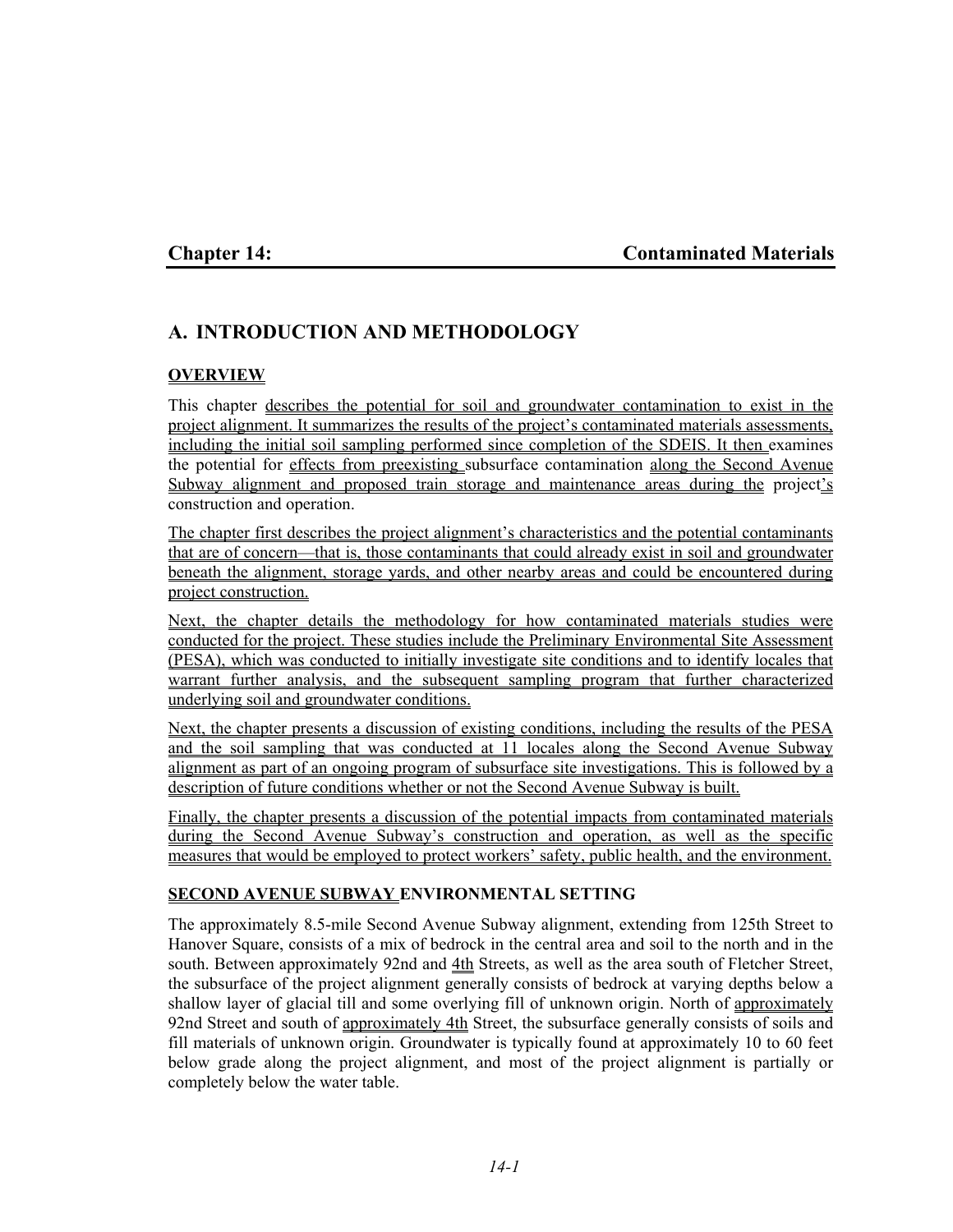Most of the alignment is centered beneath existing roads (i.e., the extended Second Avenue corridor). Adjacent properties include predominantly residential and commercial uses. However, some of the neighborhoods served by the proposed project were once industrial and those past land uses as well as current uses may have contaminated the soil, bedrock, and/or groundwater beneath the alignment. In addition, much of New York City, including Manhattan, has been covered with fill material in the past, and fill material often contains contaminants.

In addition to the project alignment, several sites outside Manhattan are being considered for use by the project as subway train storage or maintenance areas. These sites are all existing rail yards. Normal operations at rail yards—particularly maintenance and other operations in the past, when there were fewer environmental regulations—may have, over time, led to soil and/or groundwater contamination from these operations.

Other factors along the project alignment and in the other areas mentioned above influence the assessment of on-site contaminated materials. For example, contamination typically migrates to an adjacent property via groundwater or through soil gas. Proximity to the project route is an important factor in determining potential for impact—the closer a given contaminated site is to a construction activity, the greater the potential that the site of concern might result in contamination reasonably close to the project route. Sites located hydraulically upgradient of the project route with respect to groundwater flow have a greater potential to affect the project site, because contaminants may travel toward the project site in the groundwater. Conversely, those sites located downgradient of the project route with respect to groundwater flow are less likely to have affected the project site. While the groundwater along the project route generally flows toward the East River, local variations are possible. Similarly, movement of soil gases through subsurfaces is difficult to predict because of both natural geological conditions and manmade structures such as utility lines.

Many contaminants that enter the ground bind to soil particles, and therefore are not likely to move far from the source site where they originated. Others can dissolve in or travel with groundwater that passes beneath the source, thereby traveling to, or finding a pathway to, other properties or receptors nearby. Generally, Manhattan bedrock does not have extensive fractures and fissures, but contaminated water can travel through bedrock pathways or in the overlying soil/fill material to other locations.

Because the project could result in changes to short- and long-term groundwater flow patterns, especially if dewatering is required during construction and/or operation, the assessment conducted for the Second Avenue Subway conservatively assumed that any adjacent site might result in contamination along the alignment.

In addition, results of ongoing geotechnical investigations have indicated that the groundwater levels along much of the proposed alignment are tidally influenced. Therefore, construction of the project's tunnels (and specifically its cut-and-cover sections) would have to account for the effects of tidal flow and prevent build-up of water pressure on both sides of the tunnel box structures. Several areas in the southern portion of the alignment were found to cross former streambeds and bulkheads from former shorelines, and on 125th Street, the alignment would pass through a thick peat layer at the site of a former lakebed.

### **POTENTIAL CONTAMINANTS OF CONCERN**

Soil, soil gas, and groundwater can become contaminated as a result of past or current activities on the alignment or on adjacent properties. Many past and current industrial activities use, store,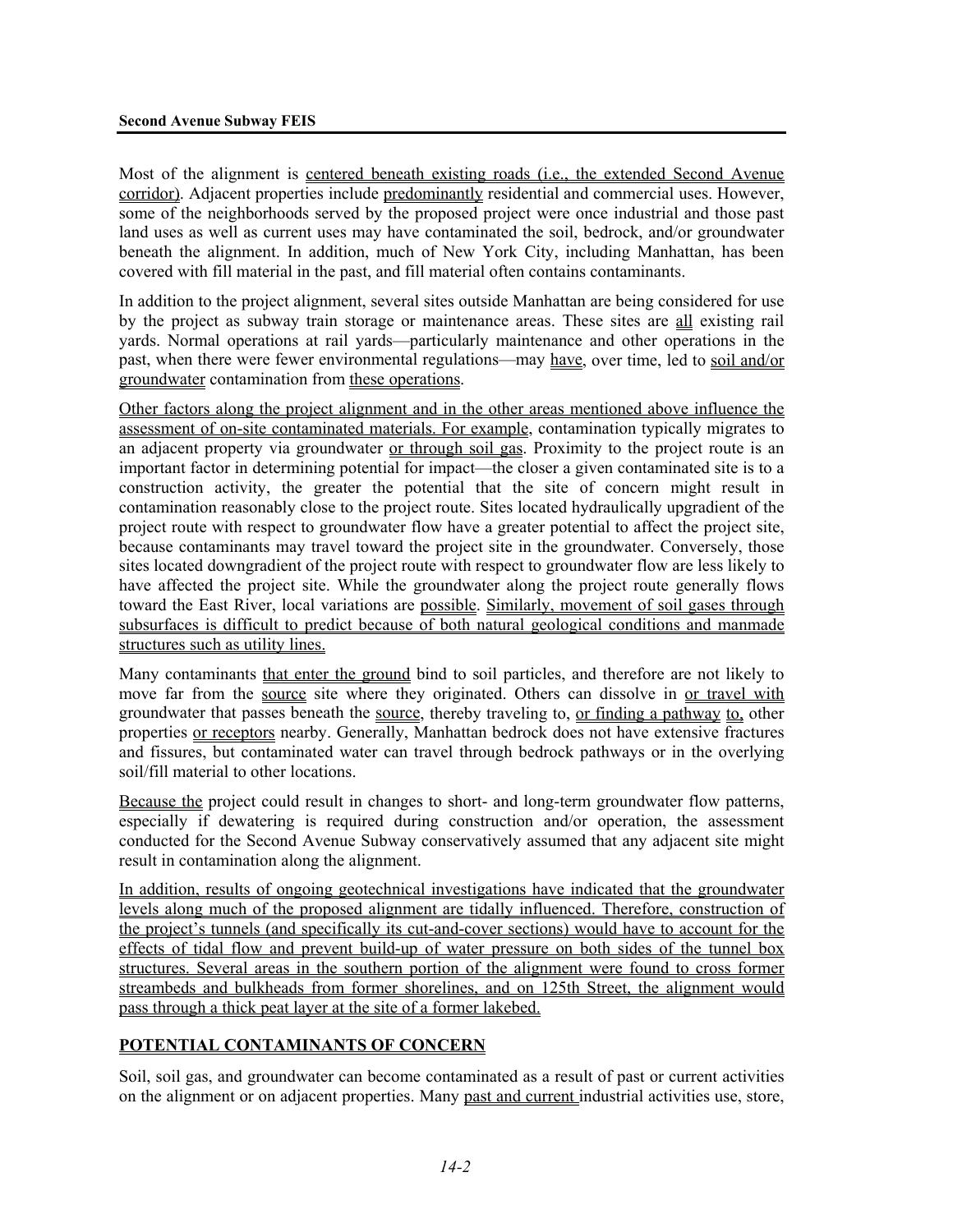or generate contaminated materials that can be spilled, dumped, or buried nearby. Other activities common in residential neighborhoods—such as gas stations, auto repair shops, dry cleaners, and paint stores—can also result in contamination due to improper management of raw product and/or waste materials.

Subsurface soil, soil gas, and groundwater contamination can remain undetected for many years, undetected and posing no threat to nearby workers, residents, passersby, or other receptors. Excavation, earthmoving, dewatering, and other construction activities can, however, expose the contaminants, providing a pathway of exposure and introducing potential risk to construction workers and others nearby if such contaminants are not properly managed. In this way, construction of the Second Avenue Subway might encounter contaminated soil, soil gas, and/or groundwater.

Based on the types of contaminants that have been found in New York City—particularly in Manhattan, and including those associated with former or current rail yards—some of the potential contaminants of concern for the project alignment are described below. The list provides a summary description and potential sources of the categories of contaminants and is not a comprehensive list of all contaminants that may be encountered:

- *Volatile organic compounds (VOCs)*. These include aromatic compounds—such as benzene, toluene, ethylbenzene, xylene (BTEX), and methyl tertiary butyl ether (MTBE), which are found in petroleum products (especially gasoline)—and chlorinated compounds, such as tetrachloroethene (also known as perchloroethylene or "perc"), and tricholoroethene, which are common ingredients in solvents, degreasers, and cleansers. VOCs represent the greatest potential for contamination issues since, in addition to soil and groundwater contamination, they can generate organic vapors. Former or current dry cleaners, particularly plants where large-scale processing occurs, and gasoline stations are the most likely sources for substantial VOC contamination in Manhattan. Former manufactured gas plant operations, auto repair, and large gasoline spills can also lead to similar concerns, as can maintenance or fuel facilities at rail yards (although there are now established procedures for the proper storage, handling, use, and disposal of these materials).
- *Metals (including lead, arsenic, cadmium, chromium, and mercury)*. Metals are often used in smelters, foundries, and metal works and are found as components in paint, ink, petroleum products, and coal ash. These metals tend not to travel in soil, and so they would be of greatest concern at the site where they were generated. Metals are not expected to be of great concern under the roadway, but they could be an issue in the rail yards if substantial subsurface construction is required there. Metals are known to be present in fill material throughout the New York metropolitan area.
- *Semivolatile organic compounds (SVOCs)*. The most common SVOCs encountered are polycyclic aromatic hydrocarbons (PAHs), which are constituents of partially combusted coal or petroleum-derived products, such as coal and coal ash, and asphalt. These are common in New York City fill. Coal tar, associated with the historic manufacture of gas for lighting, or "town gas," is a relatively dense viscous liquid mixture composed predominantly of volatile and semi-volatile organic compounds that include PAHs and benzene, toluene, ethylbenzene, and xylene (BTEX).
- *Asbestos*. Steam pipes (and other utility lines) beneath some of the city's streets or in rail yards may be coated with asbestos or encased in "transite." There are well-defined regulatory programs to manage asbestos during construction work. Asbestos containing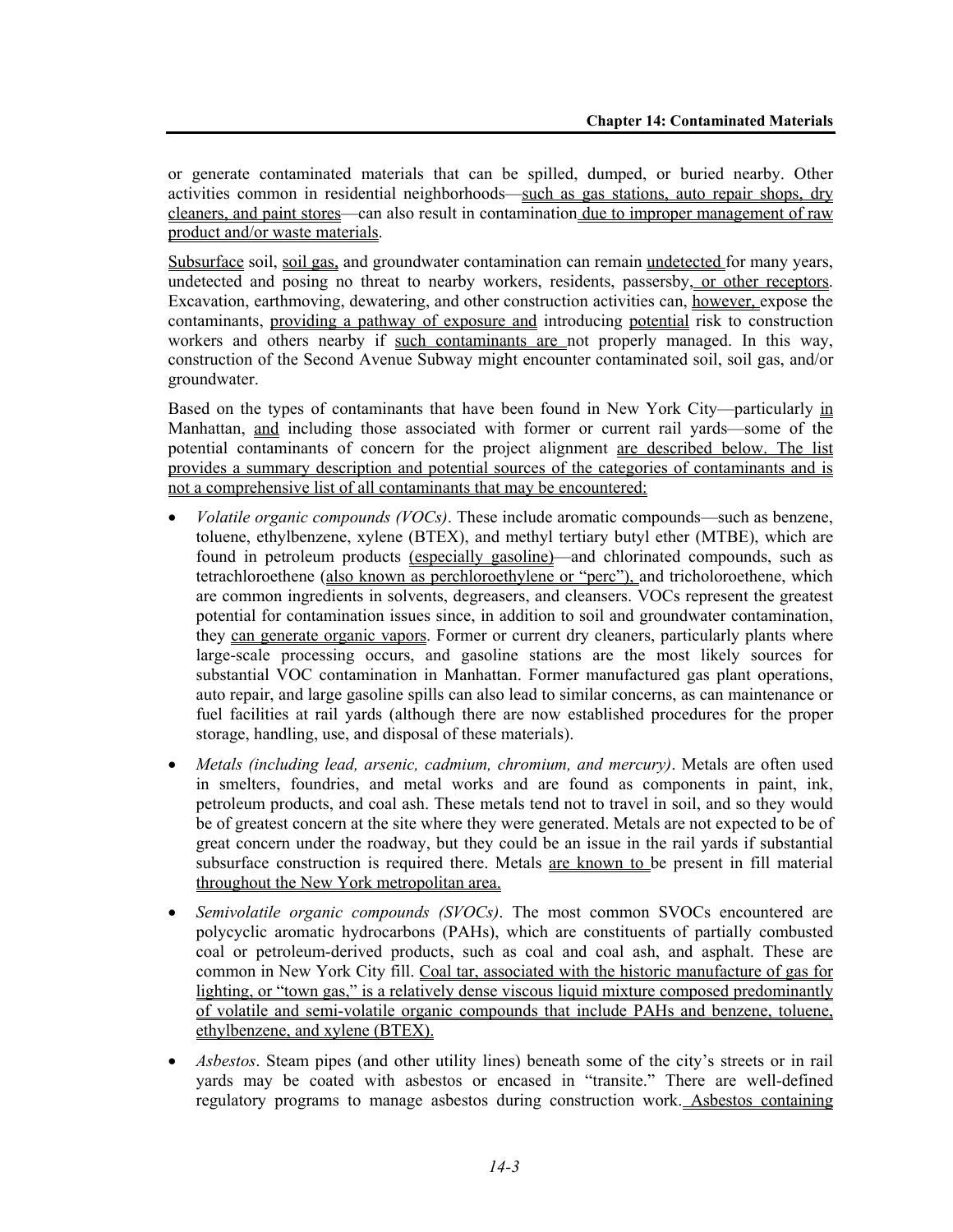materials (ACMs) could also be encountered in properties acquired for Second Avenue Subway activities.

- *Polychlorinated biphenyls (PCBs)*. Commonly used as a dielectric fluid in transformers and some underground high-voltage electric pipelines, PCBs are of special concern at rail yard and train maintenance locations and electric power transformer locations where leakage into soil under or surrounding the transformers may have occurred. PCBs and/or PCB-containing materials were once widely used in manufacturing and industrial applications (i.e., hydraulic lifts, subsurface and surface transformers, and plastic manufacturing, etc.). PCBs are potentially an issue at rail yards or along pipelines, but are less likely elsewhere. They tend to travel only short distances in soil, except in unusual circumstances (e.g., large spills of PCB-containing oils over many years).
- *Pesticides, herbicides, and rodenticides*. These are commonly used to control rodents and/or insects, and vegetation in rail yards, particularly between the tracks.
- *Fuel oil and gasoline storage tanks*. Numerous residences and businesses along the alignment currently have, or once had, both known and undocumented above-ground storage tanks (ASTs) or underground storage tanks (USTs) for fuels, including gasoline. Some of these tanks may have been removed, and others, although no longer in use, may remain buried in place. Fueling facilities are also associated with rail yards and power generation. Some of the tanks are known to have leaked, and others have possibly leaked with no evidence of a spill to date. Some of the spills have been cleaned up in accordance with state regulations, but others have not because they have not yet been discovered or because cleanup, which can take several years, is ongoing. However, both the regulatory process and technologies are in place to address the cleanup.
- *Soil gas*. The air within the soil's pore spaces can become contaminated with various types of gases, including VOCs (described above) and other naturally produced gases, such as methane, hydrogen sulfide, and carbon monoxide. These are all formed from the breakdown of organic material and can be natural (e.g., from old peat deposits) or manmade (e.g., from decaying garbage). Methane is not itself a toxic gas, but can form a potentially explosive mixture when present in the air at high enough levels. VOCs or other soil gases, such as hydrogen sulfide and methane, can present a concern, especially to workers in below-grade spaces, if they are present at high enough levels to be toxic or to create an oxygen-deficient atmosphere.

It should be recognized that the potential contaminated materials identified above are typical of those found in urban areas. Generally, additional analysis to determine whether mitigation is needed is appropriate only when contaminants exceed urban background or regulatory threshold levels. The primary concerns for this project related to potential contaminated materials are worker and community health and safety, and managing the products of excavation in an appropriate manner, including beneficial reuse. The preventative measures that would be employed to address these concerns are discussed later in the chapter.

### **METHODOLOGY**

The contaminated materials assessment conducted for the Second Avenue Subway has had two main stages: 1) a Preliminary Environmental Site Assessment (PESA) and 2) further evaluation of selected locales through subsurface investigations.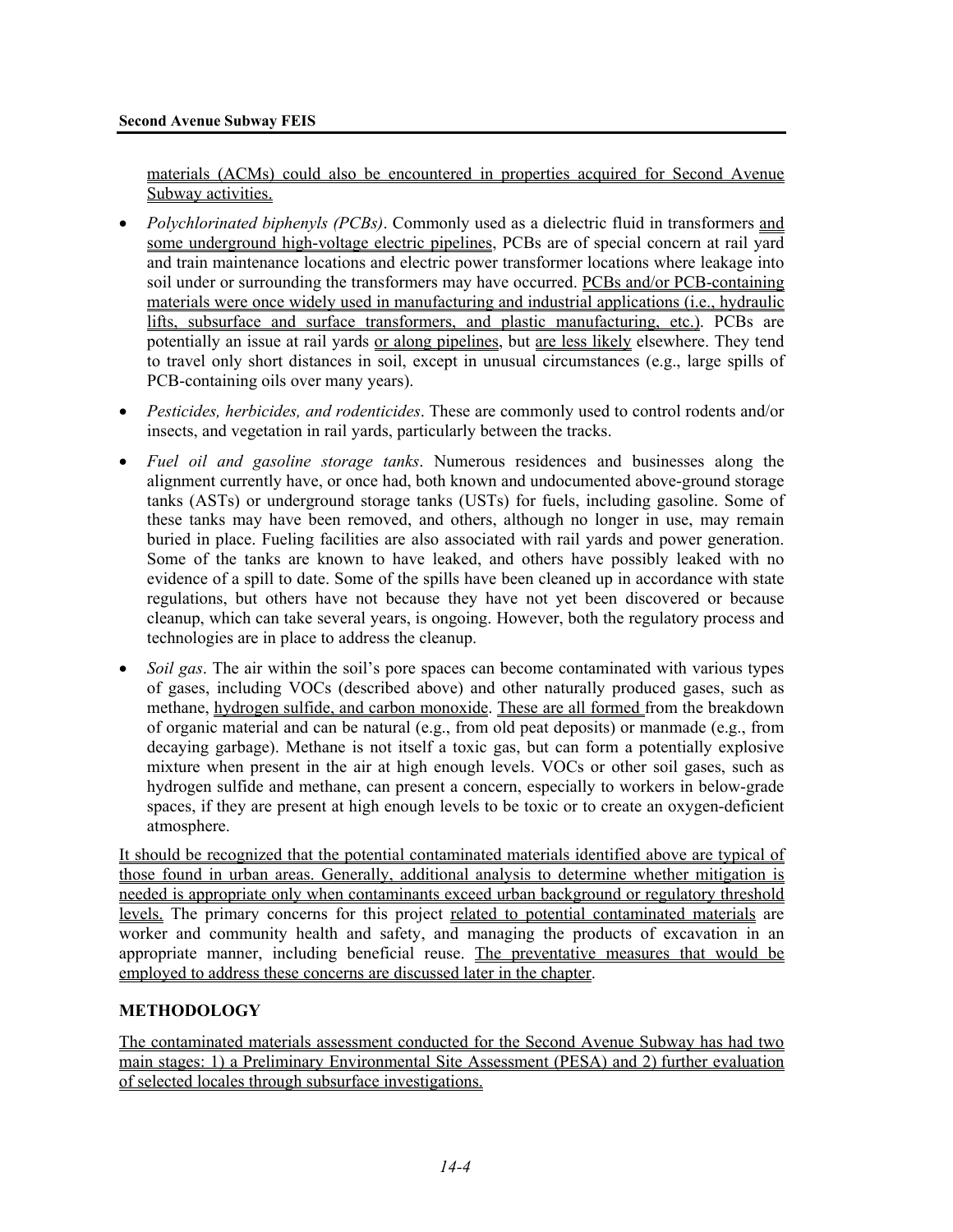First, a PESA was conducted to determine the likelihood and nature of possible contaminated materials at each area where construction activities could potentially disturb soil, soil gas, rock, or groundwater flow. The PESA examined each proposed station area and all proposed tunnel sections that would be built in soil rather than rock, as well as all potential shaft or off-street staging sites and potential storage or maintenance yard sites.

Next, the results of the PESA were evaluated to determine the likelihood for contamination at specific project areas so that these areas could be further tested and analyzed to ensure no effects from contamination would result.<sup>1</sup> Portions of the subway that would be bored through rock were not further assessed. Because these areas would be constructed at least 30 to 80 feet below grade, they are less likely to have been adversely affected by uses located above. However, it is possible that contaminated groundwater or even free-phase contamination (e.g., gasoline or solvents) could be encountered within fractures in the bedrock. Although groundwater samples from bedrock will be collected to determine the potential for such impacts, contamination can be highly localized and is sometimes not released until construction occurs.

Since completion of the SDEIS, subsurface site investigations along the corridor have begun at certain sites identified in the PESA as warranting further analysis. As part of this continuing initial environmental sampling program, a program of 11 borings was performed to collect soil and groundwater samples. This program included both field screening to determine potential contamination, as well as collection of soil and groundwater samples that were then sent to a laboratory for analysis.

For any sources or conditions warranting further analysis, such analysis will be undertaken either during continuing engineering or potentially during construction. (See "Existing Conditions" for the summary results for these borings and more detail in Appendix K.3.)

#### *METHODOLOGY: PRELIMINARY ENVIRONMENTAL SITE ASSESSMENT*

1

As described in the SDEIS, no subsurface testing was performed for the project alignment as part of the PESA, which was the first phase of a comprehensive contaminated materials assessment conducted for the Second Avenue Subway.

The American Society for Testing and Materials (ASTM) Standard E1527-00 sets out a standard practice for performing a "Phase I Environmental Site Assessment." This approach includes four components: records review, site reconnaissance (a visual site inspection of the adjacent buildings and properties from the right-of-way), interviews, and reporting. The ASTM standard is primarily designed to aid a prospective property purchaser's inquiry into the environmental conditions of the property before its acquisition. As this analysis was conducted for the entire approximately 8.5-mile-long, linear Second Avenue Subway project rather than acquisition of any particular property associated with the project, a modified "Phase I"—hereinafter referred to as a PESA analysis—was performed (as described in more detail below), which focused on those aspects of the ASTM Standard that are appropriate to the project at this time.

Records relating to past and current site uses, spills, and other relevant information were reviewed for properties along the alignment. However, because of the scope of the proposed

 $1$  At Pier 6, where dredging may be required to allow barge operations, more detailed testing of sediment will be required to characterize the nature and extent of possible contamination (see Chapter 15, "Natural Resources," for information related to contaminated sediments in the East River at the Pier 6 site).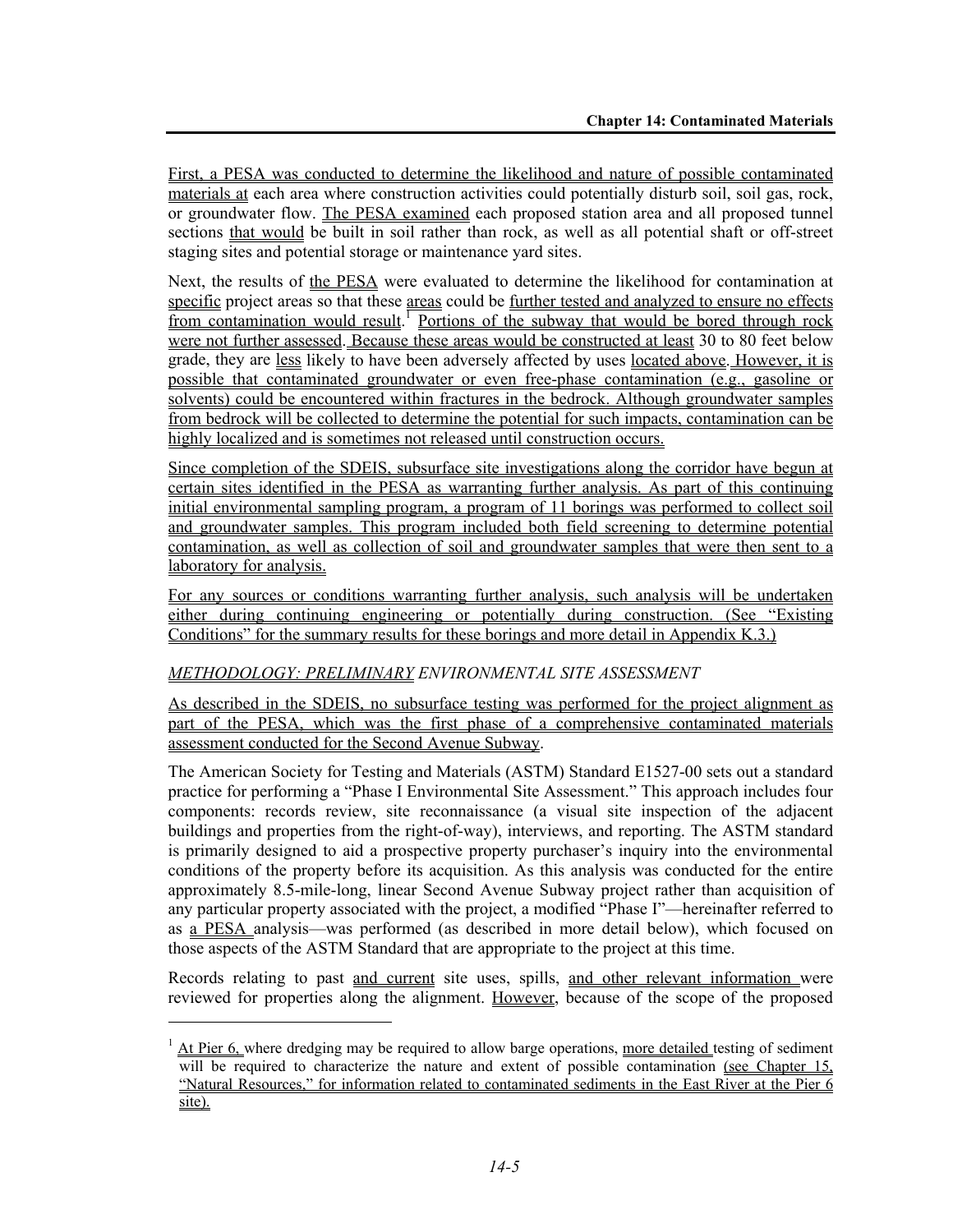subway—8.5 miles of tunnels through a highly developed, predominantly residential and commercial corridor—the ASTM-recommended 1-mile survey was judged not appropriate. Instead, a narrower study area was judged appropriate, typically including all properties adjacent to the current roadway beneath which the subway would travel. A site reconnaissance was performed along the entire alignment, but interior inspections of buildings for all properties adjacent to the alignment were not judged appropriate and consequently were not conducted, nor were current owners or occupants of the buildings interviewed. In addition, the form of report specified by ASTM was modified to consist of this chapter and its supporting tables, figures, and appendices.

The PESA employed a historical map review, regulatory database and records research, and a visual inspection either on the potential alignment/site or from the adjacent right-of-way. The review of historical land maps sought to determine the past uses on and adjacent to the subway alignment, each potential shaft and staging site, the various train storage options, and each maintenance yard. The research involved reviewing Sanborn real estate atlases and fire insurance maps dating from the present back to the late 1800s or early 1900s for such uses as gasoline stations, electric substations, gasworks, chemical works, and other uses that would be more likely to have acted as sources of contamination of underlying soil, soil gas, and groundwater.

In addition, federal and state database and regulatory records were reviewed—including listings of petroleum spills, petroleum storage facilities, and generators of hazardous materials—to determine the regulatory status of sites and the adjacent properties. Finally, a visual inspection of the alignment and potential shaft sites and staging areas was performed to determine potential sources of contamination, including vent pipes and fill caps indicating the potential presence of petroleum tanks, current manufacturing/industrial use, gasoline stations, electrical transformer vaults, dry cleaners, and areas of dumping.

### *METHODOLOGY: EVALUATION OF SITES THAT WARRANT FURTHER ANALYSIS*

The information collected during the PESA process was organized, and the numerous sites identified as having potential contaminants were divided into two groups, depending on the likelihood of potential contamination, based on the professional judgment of geologists, engineers, and environmental health and safety professionals:

The first group includes sites that do not reasonably appear likely to have contaminated the soil, soil gas, or groundwater at the alignment, and therefore do not warrant additional analysis. These include electrical vaults with no known spills, recorded spills that have been "closed" by the New York State Department of Environmental Conservation (NYSDEC), spills confined to manholes, spills on the surface streets, medical or dental offices, electric substations, known small-quantity hazardous waste generators, metal works, paints and oils shops, smaller underground tank facilities, active spills within enclosed structures, and miscellaneous manufacturers. (More information about these sites, as well as those that do warrant analysis, discussed below, is provided in Appendix K.1, "Evaluation of Sites that Warrant Further Analysis." Sites that were found not to warrant additional analysis are those listed as Categories A and B).

The second group includes sites that reasonably appear to have the potential to have resulted in contamination that could have affected the alignment, and should undergo additional analysis. These sites include known "active" status spills, known large-quantity hazardous waste generators, bulk storage facilities, above-ground tanks, auto wreckers, dry cleaners with a plant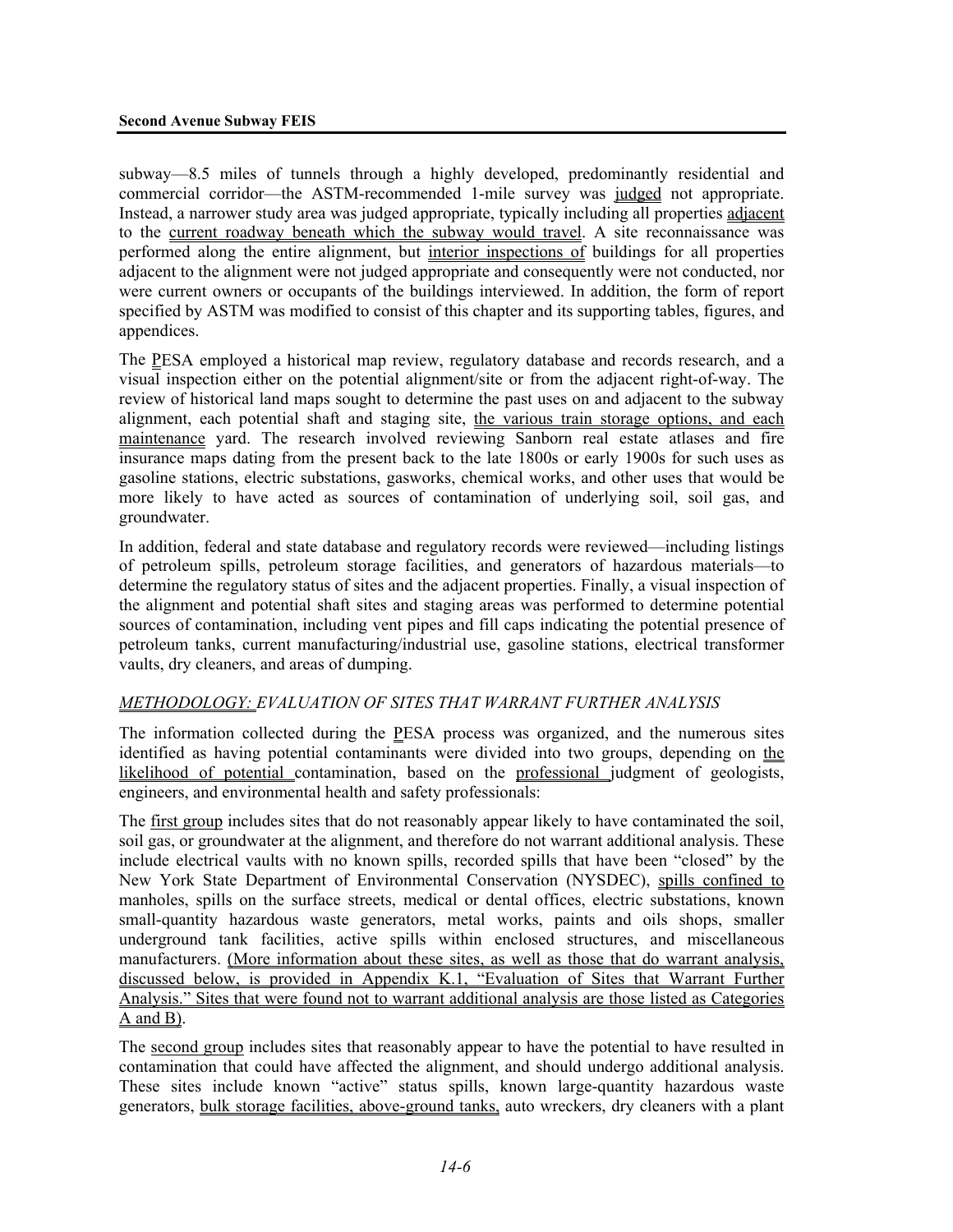on the premises, gas stations, underground gasoline storage tanks, and locations with known contaminated soil and groundwater (see also Appendix K.1, "Evaluation of Sites that Warrant Further Analysis," Category C). Dry cleaning establishments were considered to warrant further analysis, because the halogenated solvents used in the cleaning process have a high potential to travel into soils and groundwater and to thus affect an area extending well beyond the premises. Without proper management, these chemicals can potentially migrate in vapor form and have a potential to enter excavations or even finished stations.

The potential for a given site to have contaminated the project site was estimated based on its proximity to the alignment, the size of facility or spill, the nature of the hazardous material associated with it, the potential for releases of a material into the environment, and the length of time a facility existed at that location. Where a combination of facilities or activities were located together, that combination was judged collectively to consider its potential to have affected the alignment.

Once the sites were categorized, the locations were then summarized in tables provided in Appendix K.1 and then mapped using Geographic Information System (GIS) software to show general trends or groupings of sites. The maps are included in Appendix K.1 and were used to analyze the spatial pattern of sites identified in the PESA in relation to the project alignment. Yard sites, staging areas, and shaft sites were also evaluated through the process described above.

For sites that warrant further analysis, as described later in this chapter, the procedure for further investigations would include, but would not be limited to: determining whether construction activities would disturb the area around the identified site, conducting additional research to determine if there are existing data on site conditions (e.g., subsurface investigations conducted by the property owner or confirmation that no dry cleaning was conducted on the premises), and whether remediation had already occurred (such as spill closure reports). Together, this additional analysis would guide determination of whether subsurface testing should be done.

### *METHODOLOGY: INITIAL BORINGS PROGRAM UNDERTAKEN SINCE THE SDEIS*

Environmental sampling data is necessary for two reasons: first, it guides health and safety procedures and measures necessary to protect both workers and the community, and second, it indicates whether special handling or disposal of spoils or excavated material is likely to be required.

Since completion of the SDEIS, NYCT has initiated an environmental sampling program from 125th Street (East Harlem) to Pine Street (Lower Manhattan) to investigate potential soil and groundwater contamination at the 143 locales identified during the PESA process. Analytical results are available for soil and groundwater samples collected from 10 of these 11 locales initially identified for soil sampling. (At the sampling locale near 65th Street, no sample was collected, as bedrock was encountered at a shallower depth than anticipated and therefore, the targeted depth could not be reached.)

Prior to initiating the sampling program at the 11 locales, detailed protocols were developed for performing the work. These protocols included a Health and Safety Plan ("HASP") to ensure that workers performing the work—as well as the public—would not be adversely affected during the sampling process, an Emergency Action Plan (EAP) and a Hazardous Materials Intrusive Investigation Work Plan (HMII). Another important aspect of the protocols mandated reporting any signs of petroleum or VOCs that were encountered to the New York State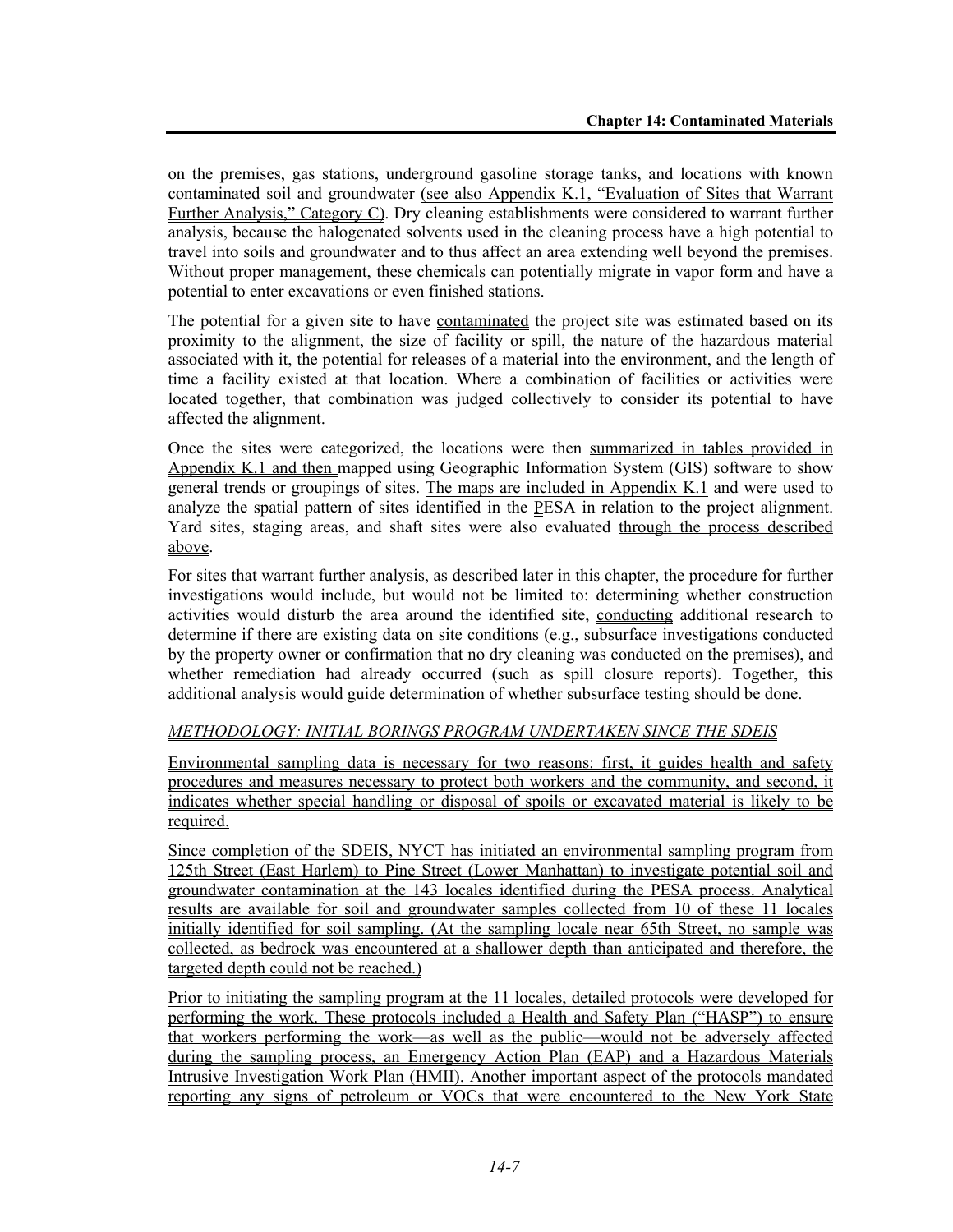Department of Environmental Conservation (NYSDEC) in accordance with the New York Navigation law.

As shown in the Table 14-1, these 11 locales are distributed throughout the investigation area. Working with the project's engineers, NYCT identified a number of factors—including types, locations, and geographic concentrations of sources; potential pathways; proximity to sensitive receptors; groundwater conditions, geology (rock vs. soil); construction type; and likelihood of contamination—before determining to begin the soil sampling program at these locations. These borings allow for the collection of information needed to perform a Hazard Risk Assessment as required by the U.S. Occupational Health and Safety Administration (OSHA). See "Existing Conditions," below, for the results of the initial boring program.

# **B. EXISTING CONDITIONS**

1

The results of the PESA appear in Appendices K.1 and K.2. The results of the sampling program conducted at the 11 locales are summarized below and laboratory data are presented in more detail in Appendix K-3.

### **RESULTS OF PRELIMINARY ENVIRONMENTAL SITE ASSESSMENT**

Within the study area, the PESA identified 724 sites with the potential for contamination. Of those sites,  $\frac{143}{12}$  were determined to warrant further analysis.<sup>1</sup> Most of the sites identified in the PESA conducted for the project alignment are typical of urban areas, with most of the contaminants that they might produce being commonly found in urban settings. These sites were predominantly gas stations and dry cleaners, but also included present and/or former fuel facilities, bus and rail facilities, power generating stations, chemical facilities, large-quantity hazardous waste generators, petroleum bulk storage facilities, and three former manufactured gas plants in the vicinity of 111th and 99th Streets and near Pearl Street/Park Row.<sup>2</sup> A more detailed description of the sites identified as having the potential for contamination is provided in Appendix K.2.

Former manufactured gas plants are of special concern as they frequently are among the most contaminated sites. The three locations cited above are known to the NYSDEC and are the subject of an August 2002 Consent Order, under which Con Edison, the sites' responsible party, has committed to a Voluntary Cleanup Agreement (VCA) program. Under this program, Con Edison will determine the extent of contamination, if any, at each of the properties and implement a comprehensive investigation and cleanup of each site.

For the Second Avenue Subway project, the potential storage tracks, maintenance yards, and surrounding areas also have potential contamination and warrant further analysis. The potential

<sup>&</sup>lt;sup>1</sup> (The number of sites increased by 25 from the 118 discussed in the SDEIS for the following reasons: 20 sites were added for areas in rock where surface excavation would likely be required, and a further 5 were added because the study area has been expanded to extend farther to the west on 125th Street).

<sup>&</sup>lt;sup>2</sup> The specific locations of these sites are as follows: the former East 111th Street Works is bounded by 112th to 110th Streets from Second Avenue to First Avenue; the East 99th Street Works is bounded by 99th to 98th Streets from Second Avenue to the East River; and the 286 Water Street Site is bounded by Water and Catherine Streets.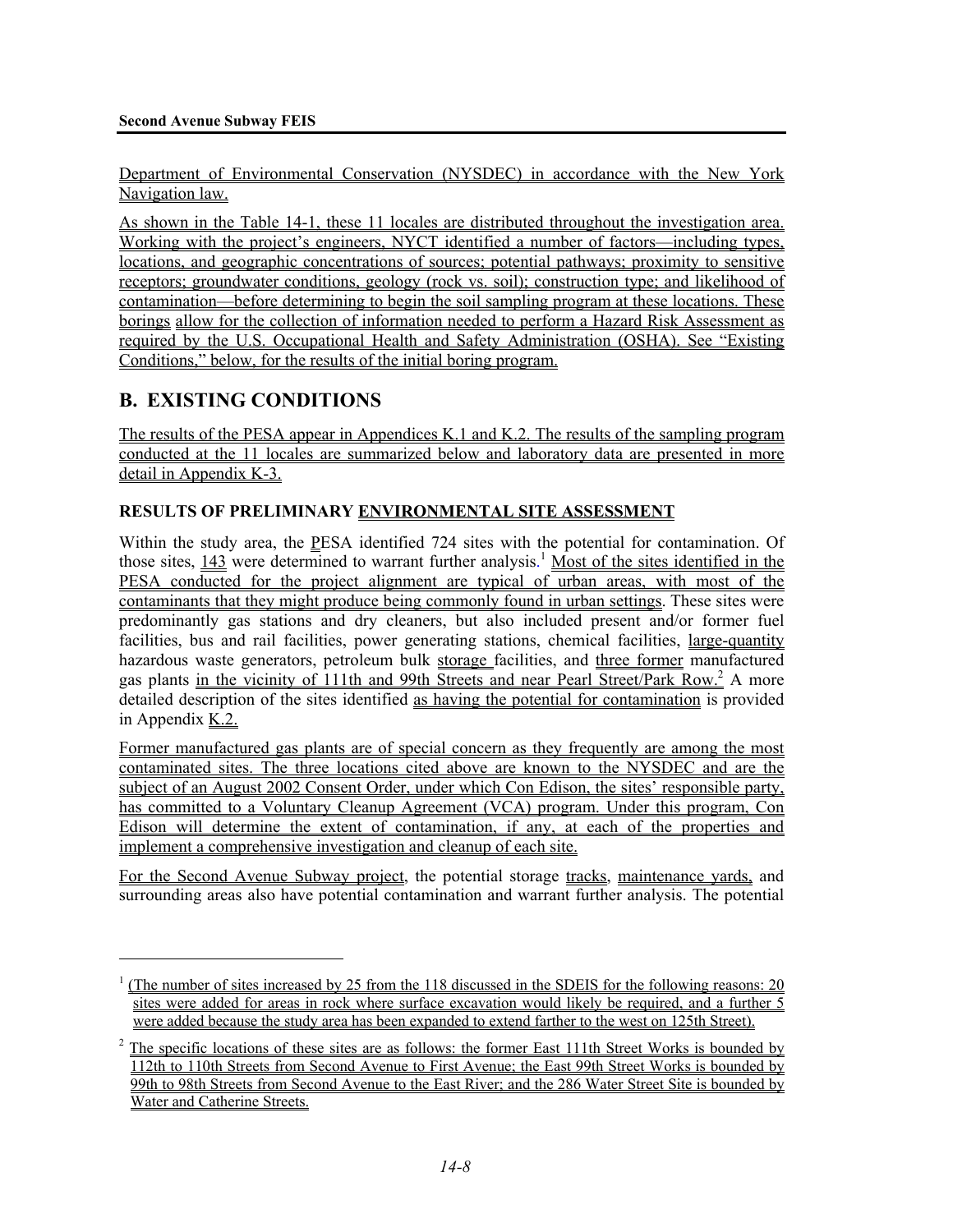for contamination exists from the industrial activities that already occur or have occurred in the past on each of the yard sites. $<sup>1</sup>$ </sup>

In addition, certain background concentrations can be expected from both natural and anthropogenic sources. Generally, additional analysis to determine the need for mitigation is appropriate only when contaminants exceed urban background levels or established regulatory thresholds.

#### **RESULTS OF INITIAL BORINGS PROGRAM UNDERTAKEN SINCE THE SDEIS**

As mentioned above, since completion of the SDEIS, NYCT collected and analyzed soil samples from 10 of the 143 locales initially identified in the PESA process for further analysis, and groundwater samples at 5 of these locales. At all eleven locales, field screening of soils was also performed.<sup>2</sup> Table 14-1 identifies the locations of the initial 11 sampling locales. It also identifies the potential contaminant source identified in the PESA for each locale, as well as the soil, groundwater, and field screening results of the boring program. Figures showing the locations of these borings are provided in Appendix K.3, along with detailed results for the soil and groundwater samples. At certain locales, samples were successfully collected from multiple depths.

An overview of the sampling results is provided below in Table 14-1 and generally confirm the results of the PESA, with 4 of the 11 sampling locales (Park Avenue between 126th and 125th Streets; 97th and Second Avenue; 4th Street and Second Avenue; and St. James Place between Madison and Pearl Streets) yielding results that indicate elevated contaminant concentrations at subsurface levels. The results are not indicative of conditions at street level because there is currently no potential for exposure to these contaminants because they are beneath pavement.

At these four locales, the results indicate that further study is required to determine appropriate measures to minimize exposure to workers and the community and/or to identify special measures to handle and dispose of materials during construction. An overview of the types of measures that would be implemented is provided below under Section D for each type of contaminant.

It should be noted that even contaminants not detected during the initial sampling (e.g., PCBs) cannot be dismissed as absent from the alignment and may be encountered during subsequent investigations. The specific measures that would be used during construction to minimize exposure to workers and the public and for special handling/disposal would depend upon a number of site-specific factors, including the geometry of the work area/excavation; nature of the contaminated medium; type, distribution, and concentration of the contaminant(s), and the potential exposure pathways (e.g., inhalation, ingestion, direct contact). An overview of the types of measures that would be implemented is provided below in Section D, "Preventative Measures to Avoid Impacts." While these borings have confirmed the presence of contaminants in several locations, further investigation is still required to determine the pervasiveness of the contaminants of concern at those locations.

l

<sup>&</sup>lt;sup>1</sup> With the elimination of the Coney Island Yard expansion site from further consideration as a potential yard area, one particularly contaminated site would no longer be affected by the project.

 $2$  As noted above under the section entitled "Methodology, Initial Borings Program Undertaken Since the SDEIS**,"** no soil samples were collected at the 11th site at 65th Street because of the presence of bedrock.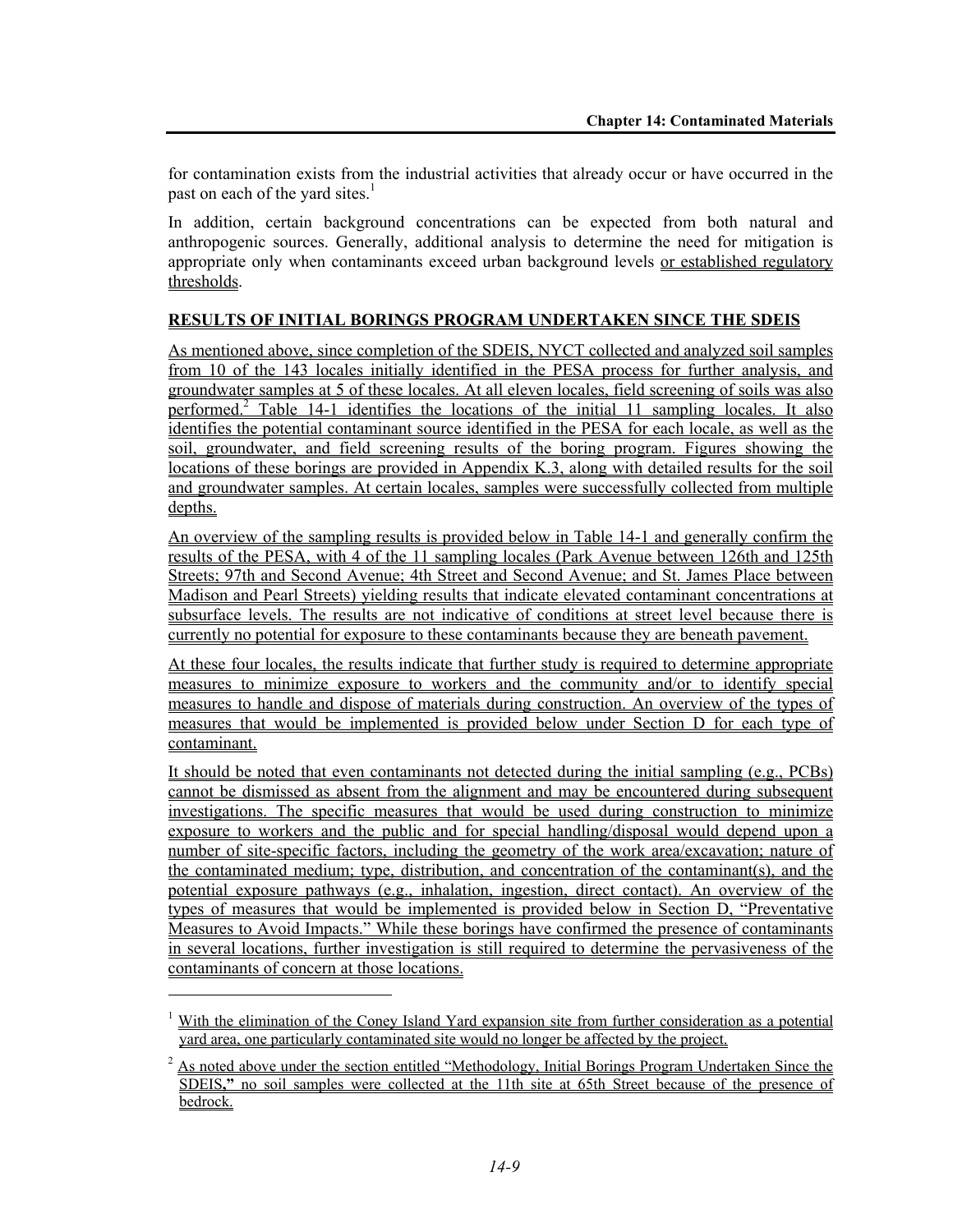## **Table 14-1 Results of Initial Sampling Program**

|                                                  | <b>Potential</b><br>Contaminant                                                 | <b>Soil Analysis</b>                                                                           | Groundwater                             | <b>Field Screening</b>                                                    |
|--------------------------------------------------|---------------------------------------------------------------------------------|------------------------------------------------------------------------------------------------|-----------------------------------------|---------------------------------------------------------------------------|
| Location                                         | <b>Source</b>                                                                   | <b>Results</b>                                                                                 | <b>Analysis Results</b>                 | <b>Observations</b>                                                       |
| Park Ave between<br>126th and 125th Sts          | Former Gas<br>Station                                                           | No contaminants<br>with elevated<br>levels                                                     | No contaminants with<br>elevated levels | Petroleum odors,<br><b>VOCs</b>                                           |
| Lexington Ave<br>between 126th and<br>125th Sts  | Dry Cleaner;<br>Petroleum<br>Storage Tanks                                      | No contaminants<br>with elevated<br>levels                                                     | No groundwater<br>sample collected      | No findings of<br>concern                                                 |
| 97th St and Second<br>Ave                        | Manufactured<br>Gas Plant:<br>Petroleum<br><b>Storage Tanks</b>                 | Total VOC levels<br>of 102 ppm, total<br>SVOC levels at<br>$1,304$ ppm, and<br>lead at 964 ppm | Total VOCs of<br>$1.2$ ppm              | Coal tar odors, VOCs                                                      |
| 91st St and Second<br>Ave                        | Dry Cleaner                                                                     | No contaminants<br>with elevated<br>levels                                                     | No groundwater<br>sample collected      | No findings of<br>concern                                                 |
| 65th St and Second<br>Ave                        | Dry Cleaner                                                                     | No soil samples<br>collected                                                                   | No groundwater<br>sample collected      | No findings of<br>concern                                                 |
| 57th St between<br>Second and Third<br>Ave       | Dry Cleaner                                                                     | No contaminants<br>with elevated<br>levels                                                     | No groundwater<br>sample collected      | No findings of<br>concern                                                 |
| 54th St and Second<br>Ave                        | Dry Cleaner;<br>Petroleum<br><b>Storage Tanks</b>                               | No contaminants<br>with elevated<br>levels                                                     | No groundwater<br>sample collected      | No findings of<br>concern                                                 |
| 11th St and Second<br>Ave                        | Dry Cleaner;<br>Petroleum<br><b>Storage Tanks</b>                               | No contaminants<br>with elevated<br>levels                                                     | No groundwater<br>sample collected      | No findings of<br>concern                                                 |
| 4th St and Second<br>Ave                         | Dry Cleaner;<br>Petroleum<br><b>Storage Tanks</b>                               | No contaminants<br>with elevated<br>levels                                                     | No contaminants with<br>elevated levels | Odors, VOCs                                                               |
| St. James PI<br>between Madison<br>and Pearl Sts | Manufactured<br>Gas Plant, Dry<br>Cleaner.<br>Petroleum<br><b>Storage Tanks</b> | No contaminants<br>with elevated<br>levels                                                     | No contaminants with<br>elevated levels | Hydrogen cyanide,<br>hydrogen sulfide,<br>carbon monoxide,<br>and methane |
| Water St between<br>Fulton and John St           | Printers:<br>Petroleum<br>Storage Tanks                                         | No contaminants<br>with elevated<br>levels                                                     | No contaminants with<br>elevated levels | No findings of<br>concern                                                 |
| Note:<br>This table is new for the FEIS.         |                                                                                 |                                                                                                |                                         |                                                                           |

The discussion below provides information first on the results of the soil and groundwater laboratory analyses, and then on the field screening data. Where appropriate, reports have been filed with NYSDEC regarding spills and other potential concerns throughout this testing process.

## *SOIL ANALYSIS RESULTS*

At 97th Street and Second Avenue, levels of VOCs, SVOCs, and metals—particularly lead consistent with the former manufactured gas plant were encountered. As noted above, this is one of the sites that Con Edison has committed to investigate and clean as part of their Voluntary Cleanup Agreement with NYSDEC.

At the other locales, although some metals were outside typical non-urban background ranges, no significantly elevated levels were encountered. Additionally, solvents typically associated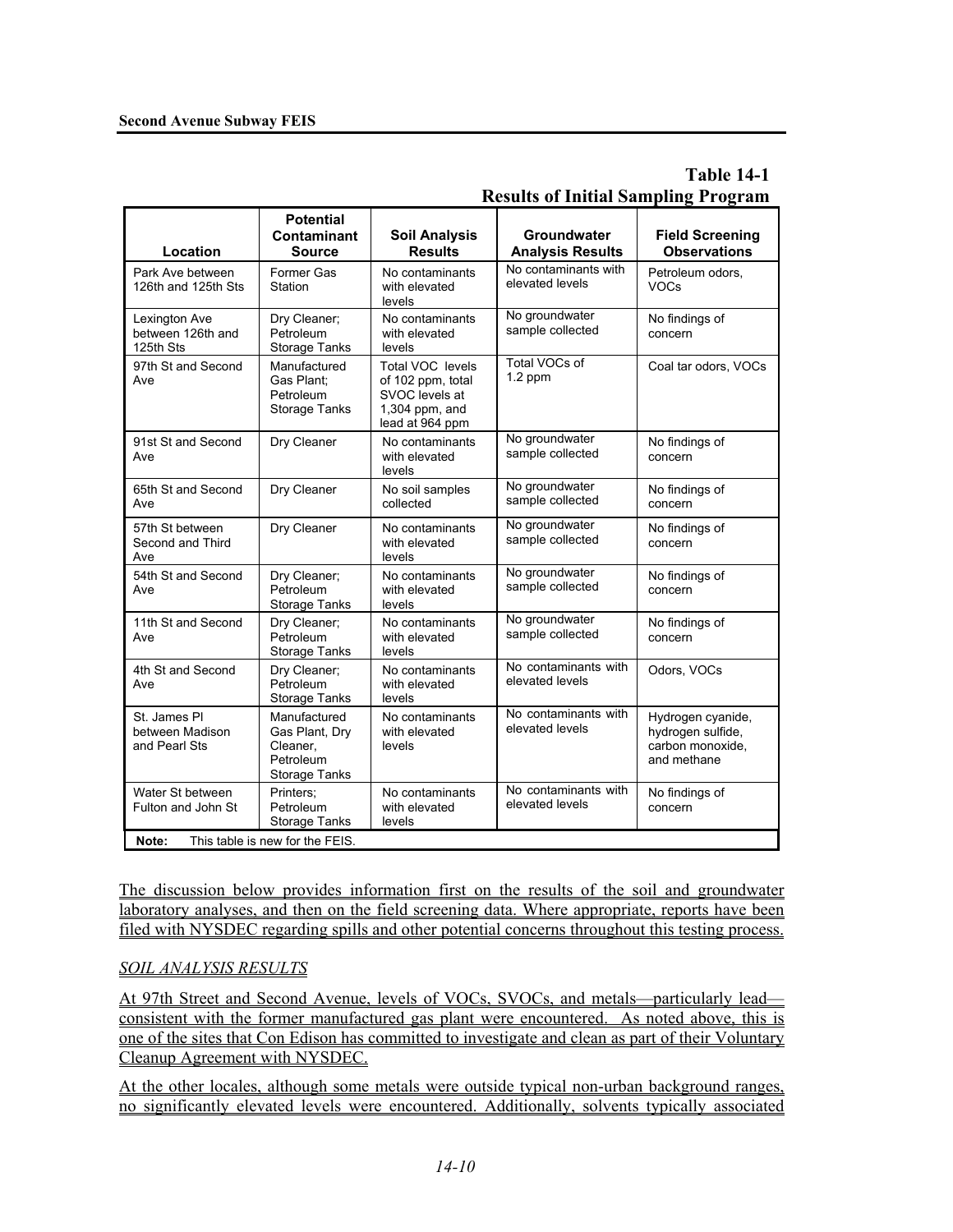with dry-cleaning establishments (e.g., tetrachloroethene, or perc) were found at low levels at certain locations—namely Lexington Avenue between 126th and 125th Streets, 11th Street and Second Avenue; and St. James Place. At all three locations, these were below the most stringent guidelines used to assess soil contamination. However, more testing will be performed at these and other locations prior to any excavation.

## *GROUNDWATER RESULTS*

Groundwater monitoring wells were installed at seven of the 11 locales (Park Avenue between 126th and 125th Sts, 97th Street and Second Avenue, 4th St and Second Avenue, St. James Place between Madison and Pearl Streets, and Water Street between Fulton and John Street). At two of these locales (57th Street between Second and Third Avenues and 11th Street and Second Avenue), no water sample could be collected as the wells were dry.

At the five locales where a sample of groundwater was collected, various volatile organic compounds (including BTEX and perc), semivolatile organic compounds and metals were detected, but at all locales except 97th Street the levels were sufficiently low that treatment would not be required prior to discharge to the sewer system. At 97th Street, the levels of VOCs indicated that treatment for VOCs might be required before groundwater could be discharged to the sewer system. However, more testing of groundwater will be performed prior to any excavation and dewatering.

## *FIELD SCREENING RESULTS*

Various field screening methods are routinely performed as part of subsurface investigations both to provide for worker safety and give preliminary indicators of contamination to assist in developing safety and management procedures. The methods include performing visual observation, noting any unusual odors, and using field instruments to screen soil samples collected from the ground.

Because of the nature of equipment and measurement protocols used in the field, the data are considered semi-quantitative—i.e., they are indicative of the presence of contaminants, but the numerical readings are less precise than those analyzed at a laboratory. Nevertheless, field measurements are important because they provide early warnings for workers at excavation sites that a potential hazard may be present.

At four of the 11 locales, field screening of the subsurface soils indicated the potential for contamination, as follows:

- At Park Avenue between 126th and 125th Streets, petroleum odors and VOCs readings were observed. These observations are consistent with the former gas station in the vicinity. More work is needed to determine the extent of contamination, and management measures would be required to ensure worker safety and specify measures for proper disposal of any contaminated soils.
- At 97th Street and Second Avenue, coal tar odors and VOCs were noted. These data are again consistent with the former manufactured gas facility described above.
- At 4th Street and Second Avenue, odors and VOCs were again noted. These observations are likely attributable to the nearby dry cleaning establishment and/or various petroleum storage tanks.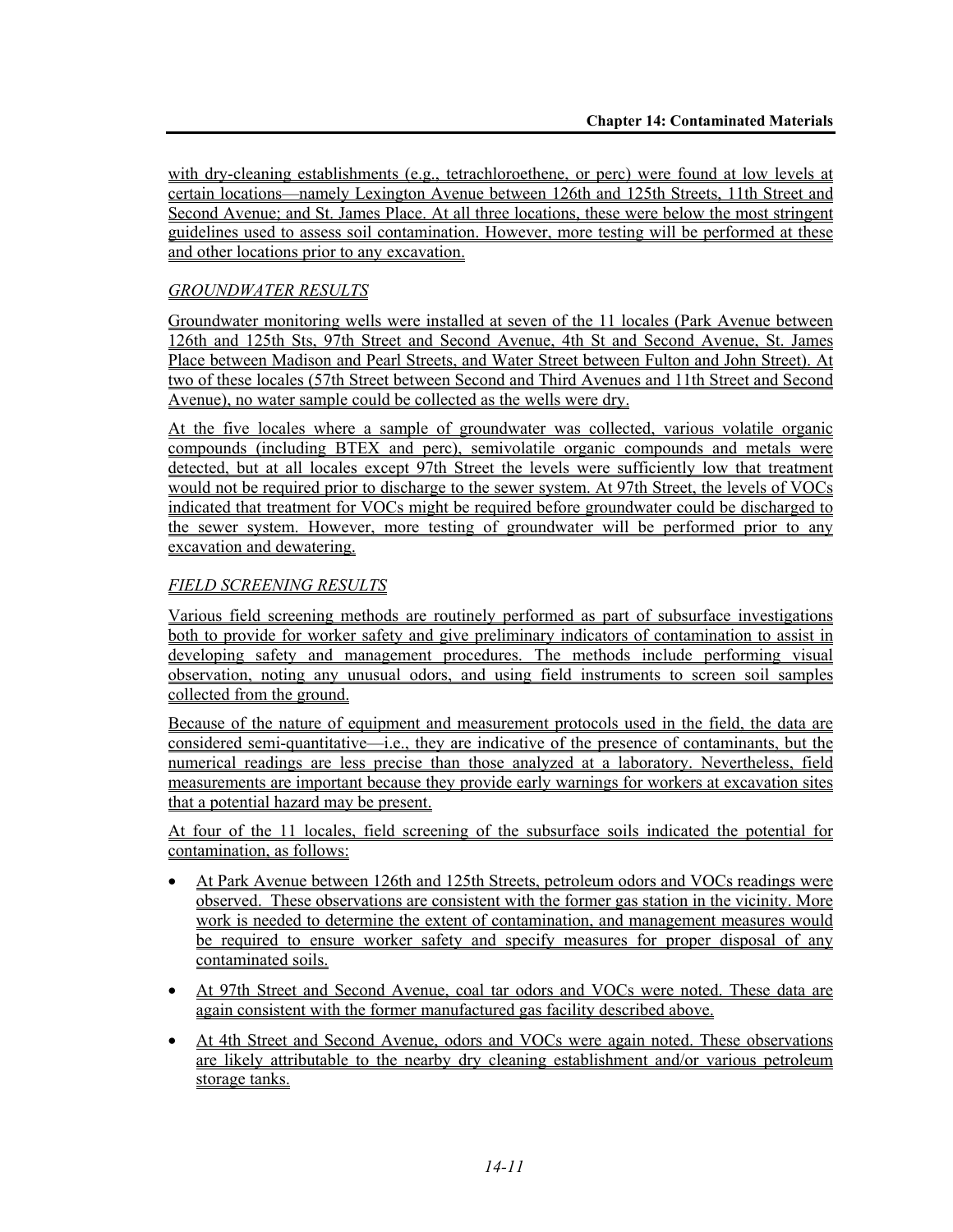• Finally, at St. James Place between Madison and Pearl Streets, field data indicated several contaminants which are likely related to the former manufactured gas plant. As at 97th Street, this site is part of Con Edison's Voluntary Cleanup Agreement with NYSDEC.

At the other seven locales where initial borings have been conducted, no elevated levels of contamination that would necessitate special handling during excavation were identified.

#### *CONCLUSION*

For all of the sites described above, and throughout the alignment, more study is necessary to determine the existence and levels of any contaminants. As part of this process, more borings will be required at these and other locations prior to commencement of construction activities. Many of the measures identified below in Section D would be conducted throughout the alignment in any case (for example, air monitoring during excavation activities).

As noted below, additional investigation is ongoing and will continue through ongoing engineering and into construction. For each class of contaminant, these investigations will focus on answering the following questions: first, are contaminants present; second, what special procedures are required for legal disposal of these materials; and third, what measures are required to handle contaminated materials safely to minimize potential exposure to workers and the public.

A description of how the various types of contaminants identified at these or other sites where contaminants are identified would be addressed is provided under section D below.

# **C. FUTURE CONDITIONS COMMON TO ALL ALTERNATIVES**

In the future, remediation of sites already known to regulatory agencies (e.g., listed sites and active spills) will continue, though potentially at a slower pace than if construction were required in the vicinity for the Second Avenue Subway. Remediation of some other sites that might be discovered during design or construction phases of the Second Avenue Subway project would likely not occur unless the sites were discovered by some other means. The extent of remediation conducted on some sites might be less without the proposed project, as soil removal underneath roadways is not usually required as a part of site cleanups. However, without the proposed project there would be no exposure to such soils.

# **D. CONSTRUCTION IMPACTS OF THE PROJECT ALTERNATIVES**

### **NO BUILD ALTERNATIVE**

There are no excavation or construction activities associated with the No Build Alternative, and therefore this alternative would have no contaminated materials impacts. Under the No Build Alternative, contaminated sites would only be cleaned up if identified in some other way or as required under some regulatory program.

#### **SECOND AVENUE SUBWAY**

The PESA analysis, which conservatively assumed that all study areas would be fully excavated using cut-and-cover methods, identified a preliminary list of locations that warrant further analysis, should the project ultimately require excavation at or near these sites. Construction of the new subway would involve a variety of earthmoving and excavating activities, and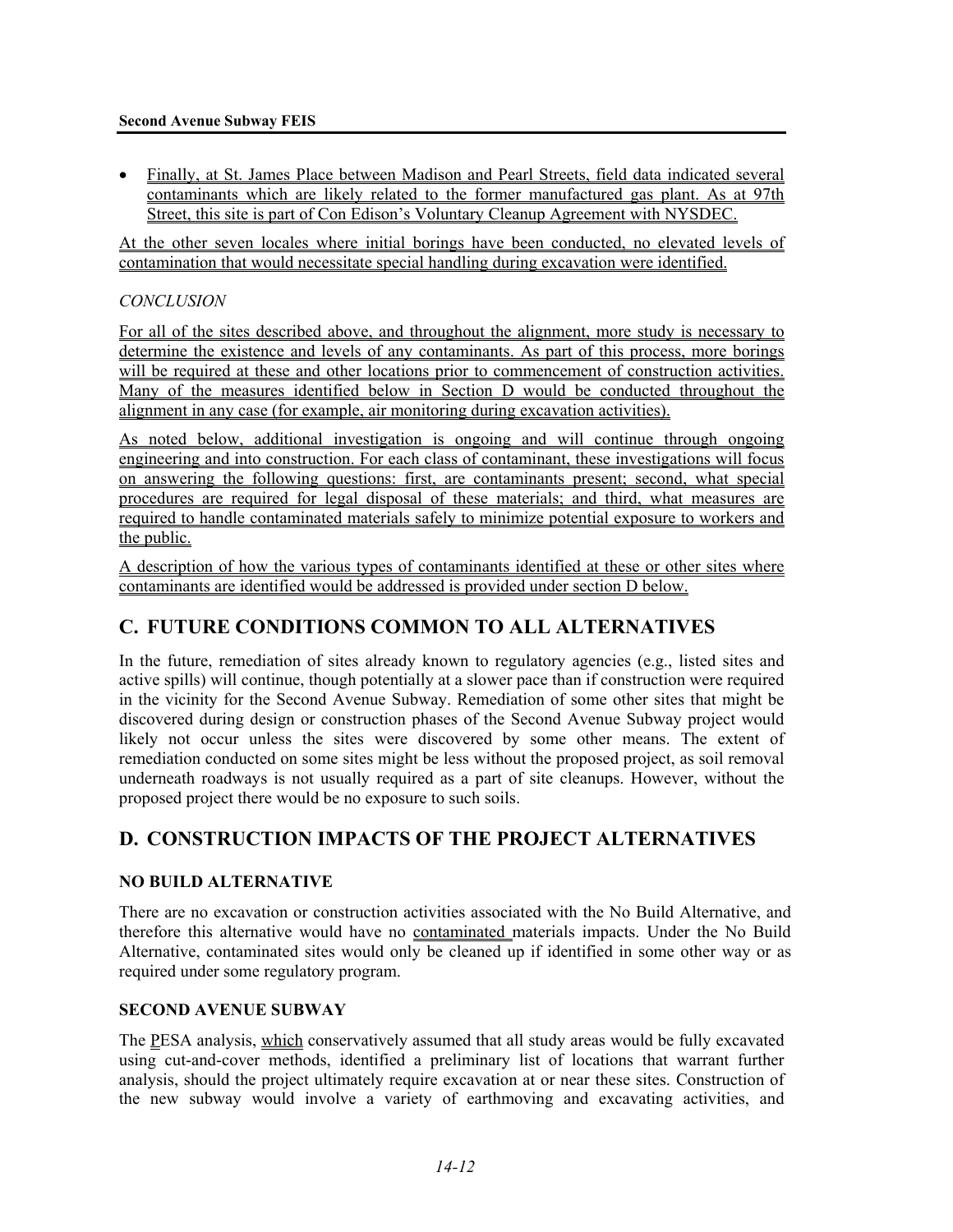construction activities in these areas could encounter contaminated soil, soil gas, or groundwater. One of the first steps that will occur in the subsequent analysis phase during ongoing engineering will be further definition of locations where project excavation would occur, so that areas of potential concern can be analyzed in more detail in those locations.

This section describes the potential impacts from contaminated materials that could result during construction of the Second Avenue Subway. It also discusses preventative measures that would be taken to avoid significant impacts. With respect to construction phasing, in all cases, if a locale is contaminated, the only time at which impacts could occur there is during construction of the phase in which that locale is affected. Because there are contaminated or potentially contaminated locales along the entire project alignment, it is assumed that the impacts described below could occur during each of the four construction phases.

### *TYPES OF POTENTIAL IMPACTS*

The presence of hazardous materials threatens human health or the environment only when exposure to those materials can occur. Even then, the mere presence of or exposure to such materials does not necessarily constitute a risk to human health. Rather, a health risk requires a complete exposure pathway to the contaminants and a sufficient dose to produce adverse health effects. For these reasons, detailed specifications will be incorporated into the project's Construction Environmental Protection Program (CEPP) to govern construction in known or potentially contaminated areas. As described previously in this FEIS, the CEPP will be the document in which all project commitments and requirements related to construction will be incorporated. NYCT will incorporate relevant portions of the CEPP into all construction contracts, and contractors will be obligated to follow these provisions. For contaminated materials, the types of commitments that will be included in the CEPP and contractual obligations are described below.

For the Second Avenue Subway project, the greatest potential for exposure to any contaminants of concern would be during construction, when construction activities would disturb the soil. This would include contaminated soil, soil gas, and groundwater.

For contaminants such as metals (except mercury), PCBs, and SVOCs found in soil or groundwater, volatilization is not anticipated to occur during subway construction. Therefore, the greatest potential for exposure to these contaminants is via direct contact with the contaminated soil or groundwater, or via inhalation of contaminated dust. Consequently, the focus of the management program that will be defined in the CEPP is to reduce the potential for direct contact with or inhalation of the contaminants. (Dust control measures are described below under "Preventative Measures to Avoid Impacts.")

For contaminants such as VOCs (including gasoline and perchloroethylene), mercury, and soil gases such as methane or cyanide, in addition to the exposure pathways above, inhalation of vapors and movement of vapors through the subsurface pathways and the air are also of concern. Therefore, these types of contaminants require more specialized measures to ensure safety. Fumes, flammable gases, or oxygen-deficient atmospheres are also potential pathways for exposure that would be managed carefully during construction. Nuisance odors may also have to be managed.

Contaminated groundwater, which could be encountered during dewatering, is another potential pathway to exposure, particularly for construction workers inside that excavation. Consequently,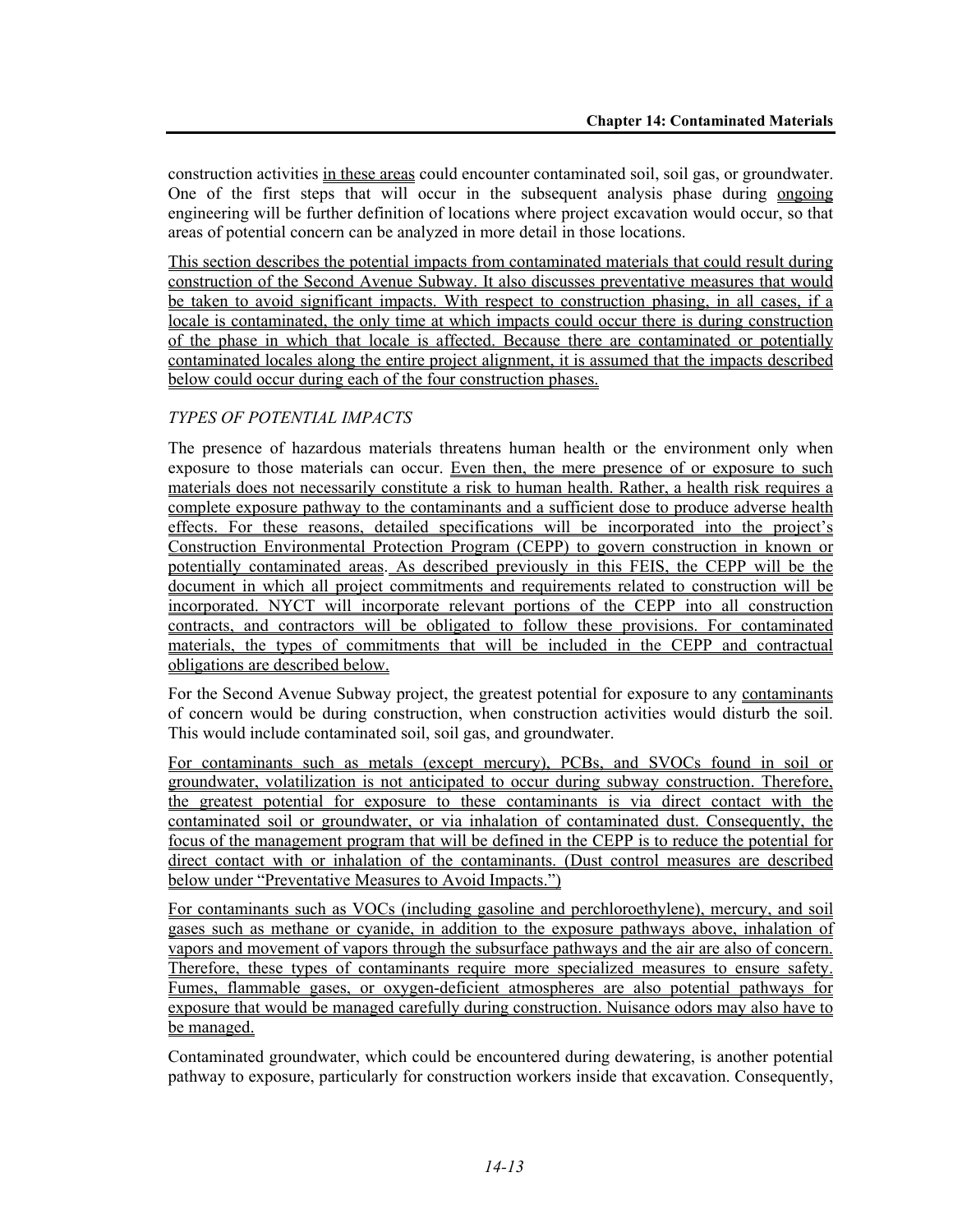as noted below, preventative measures would also be taken with respect to handling of groundwater.

Within the large station areas and within other portions of the project where work would be conducted in soil, the evaluation identified locations that appear to have some potential to contain contaminated soil, soil gas, and groundwater. If contamination is present, and if the project would involve earthmoving activities there, additional measures would be undertaken to avoid impacts. In the areas where construction in hard rock would occur, the project might encounter contaminated groundwater and related gases seeping through the rock fractures, but the overall potential to encounter contamination in rock is lower than in soil.

### *PREVENTATIVE MEASURES TO MINIMIZE IMPACTS*

Different types of contaminants and media (i.e., whether the contaminants are found in soil, soil gas, rock, or groundwater) require different management approaches. For example, VOCs are of concern because they can move through the soil and into the air, thereby affecting a wider geographic area. Therefore, measures to manage VOCs typically include ventilation with treatment as necessary and transporting contaminated materials in containers and/or covered trucks. Most other soil contaminants are only transmitted when attached to dust. For this reason, all work with the potential to generate dust (e.g., excavation) is done in accordance with OSHA requirements to protect workers (who have the greatest potential for exposure because of their close proximity to the work areas), and with National Ambient Air Quality Standards (NAAQS) to protect the public.

For the Second Avenue Subway, preventative measures would be undertaken to protect the safety of the public, community residents, and construction workers, as well as subway workers and the larger environment for areas where the Second Avenue Subway has the potential to encounter areas identified through the preliminary investigation. As described in this section, these include further investigations to better determine the nature and extent of contamination in areas where the project might encounter it, requirements that contractors perform additional borings before excavation for review and approval by NYCT, and prescribed construction measures to manage contaminated materials during construction. All of these measures will be set out in the project's CEPP, both to meet all applicable legal requirements and to minimize potential impacts. Work would be coordinated with NYSDEC as appropriate and in accordance with applicable requirements. "Measures During Construction," below, summarizes, by class of contaminant, the typical procedures that would be employed.

The Second Avenue Subway's CEPP will contain health and safety requirements specifically addressing the regulations and guidelines that must be met and followed to protect the safety of the public, community residents and construction workers, as well as subway workers and the environment. Contaminated soils, rock, or groundwater must be handled and disposed of properly to comply with federal, state, and local environmental laws.

#### *Further Investigations*

The preliminary investigation conservatively assumed that large areas of the right-of-way above the project's tunnel alignment might be excavated. However, many portions of the alignment would not require excavation from the street surface. For stations in rock, excavation would likely be limited to a smaller area than at stations in soil. As ongoing engineering work advances, it will better define the specific areas where excavation would be needed, and additional investigation will be undertaken to determine the potential for contamination at these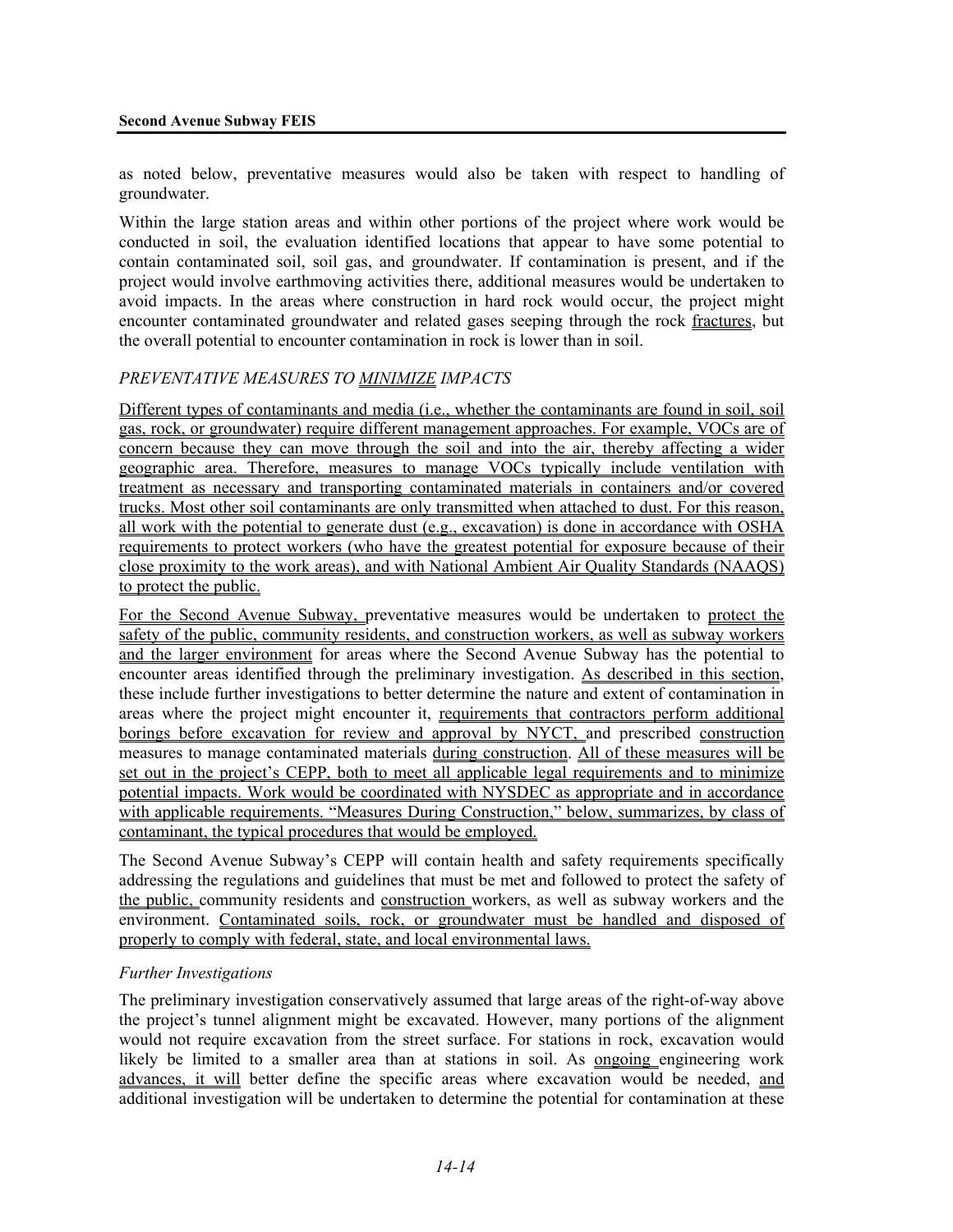sites. This investigation will include additional documentary research as well as possible physical testing of soil, soil gas, and groundwater in the field, as described below.

Many of the sites identified in the preliminary investigation may already have been reported to NYSDEC and have had some level of investigative work. Some may even have been cleaned up with oversight from NYSDEC. For those sites proximate to excavation areas, more detailed research of NYSDEC's records will be undertaken to narrow the areas of concern.

Once the areas requiring excavation for project construction are better defined, additional subsurface investigations will be conducted. For each area of concern, a sampling protocol will be prepared. This protocol will indicate sampling locations based both on their potential to have caused contamination and on the site's location relative to proposed construction activities and the basis for the need for sampling. The sampling plan, to be included in the protocol, will set forth sampling locations based on the proposed construction activities and subway design, as well as geology (e.g., depth of construction and location of groundwater). The protocol will also detail the proposed monitoring well locations and sampling plan, including monitoring well depths and design, laboratory analysis parameters, and the management of investigation derived wastes, including drill cuttings, drilling fluids, decontamination fluids, and monitoring well purge fluids. The report of fieldwork will include soil boring and monitoring well installation logs and soil gas readings.

The protocol will also include a "Quality Assurance Project Plan" that will detail the quality assurance and quality control (QA/QC) program. This program will be based on the NYSDEC's QA/QC, as well as on U.S. Environmental Protection Agency (EPA) requirements. This plan will describe laboratory methods, field quality control sampling, sample custody procedures, and field decontamination procedures. The protocol will also contain site-specific Health and Safety Program (HASP) plans, described in more detail below.

After completion of the subsurface investigation, a detailed report will be prepared that summarizes the findings of field activities and compares the analytical results with the appropriate federal, state, and city standards and guidelines. Due to space constraints at staging areas and the limited areas available for stockpiling soils, subsurface investigations would be completed prior to excavation so that mitigation measures can be determined in advance of excavation. In some cases, these measures may be implemented prior to excavation. For example, contaminated soils in some areas may be treated prior to excavation to avoid potential exposure at the time of construction.

#### *Measures to Manage Contaminated Materials During Construction*

Once contamination is known or suspected to exist in areas where excavation would be required, appropriate measures would be established and documented in a CEPP, and then followed to safely manage these areas and to avoid nuisance odors during construction. The CEPP would include health and safety procedures to minimize exposure to workers and the public, including monitoring both dust and VOCs at both the work zone and in the community. Ongoing work zone monitoring for soil gases, such as methane, would also be performed during all excavations to ensure the safety of those in the work zone and surrounding area. Finally, the CEPP would also include procedures for stockpiling, testing, loading, transporting, and properly disposing of the material.

Many of the contaminated materials management procedures described in this section apply to all classes of contaminants. However, in some cases, different measures would be required, as detailed below.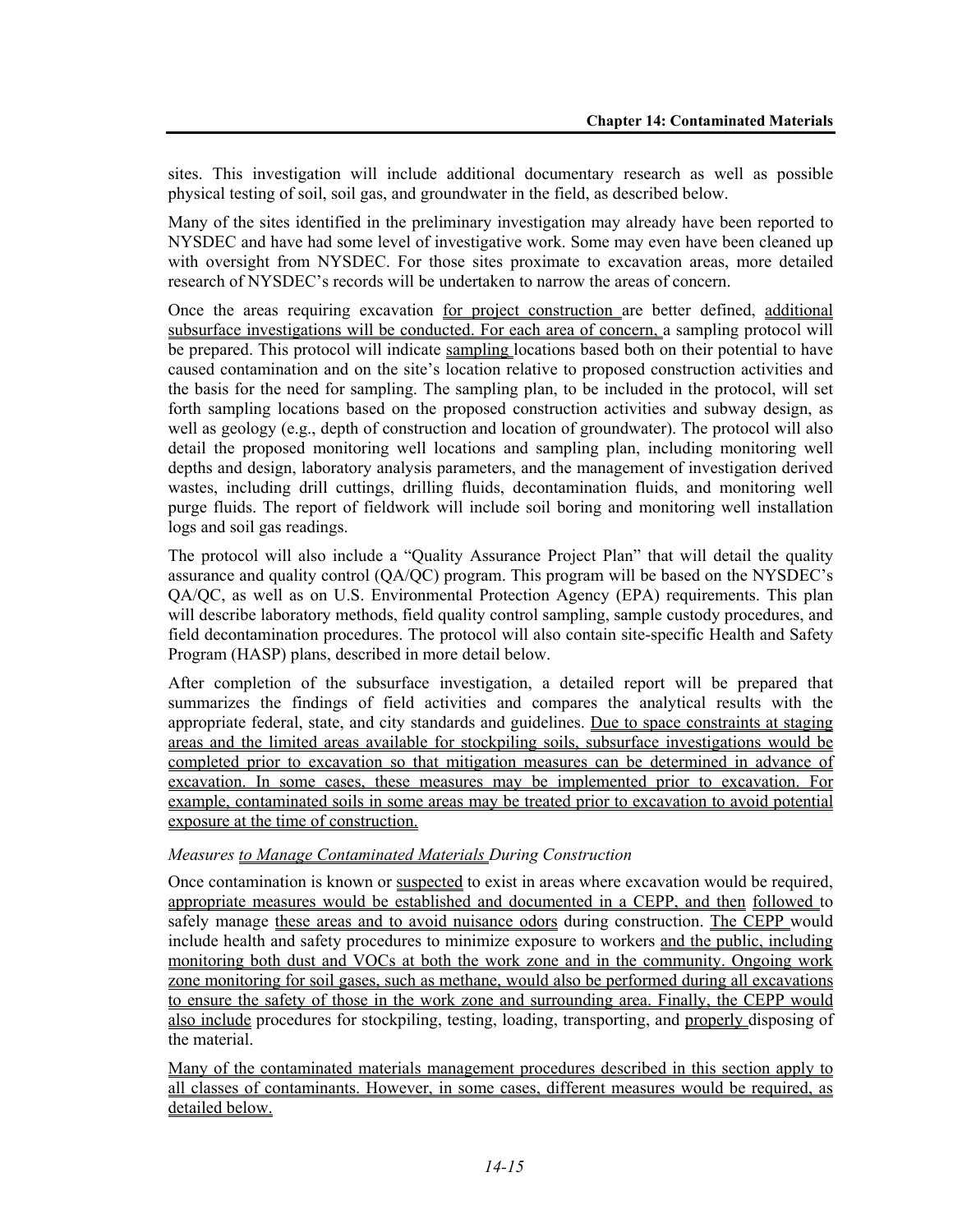*Excavation, Disposal, and Other Mitigation Measures. For all contaminants, if contaminated* soil or rock requires excavation procedures would be developed to properly separate contaminated material from non-contaminated material and ensure proper management of the solid waste and contaminated spoils. Excavated contaminated and uncontaminated spoils would be disposed of in accordance with applicable local, state, and federal guidelines and regulations under a Spoils Management Plan contained in the CEPP, and would generally be handled through a program of excavation and off-site disposal. This could take place either before or during the subway excavation itself and would potentially require the following a rigorous soils testing program to determine the nature and degree of contamination within the soil, appropriate off-site disposal (at an authorized off-site landfill or recycling facility) or on-site reuse in accordance with a NYSDEC Beneficial Use Determinations (BUDs), and appropriate health and safety precautions. Among the pertinent regulatory requirements are those found in 6 NYCRR Parts 360 through 376, which identifies hazardous waste and other waste management requirements. Any waste disposal that would occur out of New York State would be regulated by similar federal and individual state requirements.

Alternatively, in certain situations and depending on the type and extent of contamination, it may be feasible to implement measures other than excavation and disposal to manage the contamination. These measures can include soil vapor extraction for VOCs; adding lime to soil to minimize the generation of hydrogen cyanide gas; soil vapor barriers for VOCs or soil gases; and capping for metals, SVOCs, and PCBs.

As noted earlier, many of the sites identified along the project alignment as warranting further analysis were former gasoline stations or dry cleaners (which are considered likely to have some VOC contamination). Procedures for cleanups of gas stations or fuel oil spills are generally similar to, but usually less complex and time-consuming than, those for dry cleaning facilities. Petroleum-related contaminants tend not to travel as far as the solvents associated with dry cleaning, and, due to the relatively larger number of petroleum spills, procedures and protocols for investigation and cleanup tend to be more standardized.

*Health and Safety Plans (HASP).* As part of the CEPP, HASP plans would be developed for the various construction activities associated with the project. Since the exposure pathways and other safety concerns associated with different construction methods vary, several plans are expected to be required. Each plan would address both the known contamination issues and contingency items. HASP plans would be developed in accordance with OSHA regulations and guidelines.

The site-specific HASP plans would be the primary measure used to safeguard construction workers and nearby residents during construction work. This document would describe in detail the health and safety guidelines, procedures, and work practices that must be adhered to and the work to be performed and special details such as confined spaces. The hazards would be evaluated by determining the contaminants of concern and their chemical and physical characteristics and health hazards considered within the potential exposure associated with the work to be performed. Air, soil, and water sampling and monitoring that would take place during the work would be consistent with all applicable regulations and guidelines. An emergency response plan would also be included in the event that monitoring data indicates a potential major hazard, and protocols for reporting spills or other concerns to relevant governmental agencies would be defined. Appropriate ventilation and, if necessary, treatment of ventilated air would be conducted in accordance with applicable city, state, and federal regulations. These measures would only be likely to be required at sites where VOCs and/or soil gas are a concern.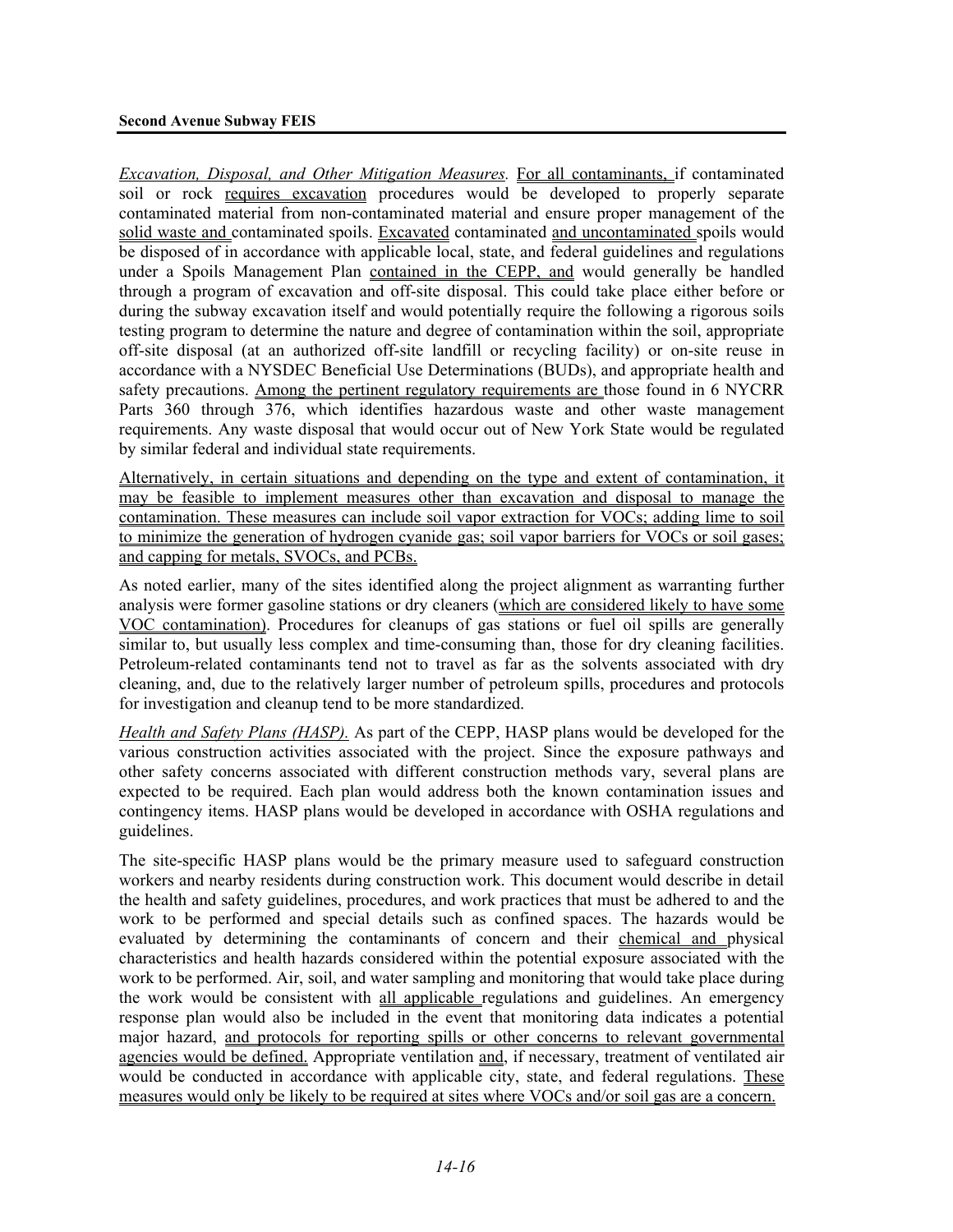The plan would define the appropriate designated personnel to ensure that all requirements of the HASP plans are implemented and the training and qualifications required for on-site personnel. This training would enable personnel to recognize and understand the potential hazards to health and safety, provide them with the knowledge and skills necessary to perform the work with minimal risk to health and safety, and ensure that they can safely avoid or escape from emergencies. It would also define site work zones and the air monitoring necessary to identify potential exposure of the field personnel or the public to potential environmental hazards in the soil, soil gas, vapors, sewer gas, or groundwater. This monitoring would be defined for the appropriate environment. During subsurface work (especially within confined spaces), air monitoring would be conducted for (but not limited to) oxygen, carbon monoxide, methane, VOCs, respirable dust, hydrogen cyanide, and hydrogen sulfide, as appropriate. All TBMs used to excavate tunnels would be equipped with gas detection equipment to warn workers in the event that gas is encountered in the tunnels. A community air monitoring program would be designed to monitor for respirable dust, gases, and vapors that have the potential to leave the work area. The plan would discuss specifically the dust and vapor control measures and emergency procedures that are to be followed.

As per the HASP plans, work within confined and permit confined spaces (as defined by OSHA) would be conducted in accordance with OSHA 29 CFR 1910.146 (j). A medical surveillance program would be developed as necessary in accordance with OSHA regulation 29 CFR 1910.120 (f). Finally, the plan would define appropriate personal protective equipment (PPE), such as respirators to be used by workers in various excavation activities based on 29 CFR 1910.120, *Hazardous Waste Operations and Emergency Response, Appendix B, "General Description and Discussion of the Levels of Protection and Protective Gear.*"

Given the scale of the project and the variability in conditions over relatively limited areas, it is likely that unexpected contaminated soils would be encountered during construction. The HASP plans would set out appropriate procedures for handling such situations. These procedures would include requirements to notify appropriate regulatory agencies as well as procedures to quickly and safely address the issue so as to avoid construction delays. The HASP plans would also include routine monitoring of both air and soil/rock (in place and/or as spoils) to identify both the potential for unacceptable exposures and unforeseen contamination and the need for testing, special handling, or disposal of materials. It is also possible that volatile gases may be encountered during the excavation, even with management of hazardous materials. Temporary measures to prevent such a situation from becoming a hazard might include the use of ventilation systems within the excavation and the use of appropriate personal protective equipment. These potential hazards would be addressed in the HASP plans.

*Dewatering.* Construction of the subway would require removal of groundwater from the excavation area. It is likely that some of the groundwater requiring removal might be contaminated. If this groundwater exceeds the sewer use limitations set by the New York City Department of Environmental Protection (NYCDEP), the water would need to be treated by readily available technologies (such as oil-water separators for petroleum-related VOCs and SVOCs; activated carbon for VOCs; or filtration with sand or membranes for these and other contaminants). The decision about which of these procedures to use would depend on the types and levels of contamination detected at the time of excavation, and the quantity and rate of water requiring treatment. After treatment, the water would be retested before being discharged to sewer systems or an area water body via a State Pollutant Discharge Elimination System (SPDES) permit. An appropriate testing program where groundwater is known or suspected to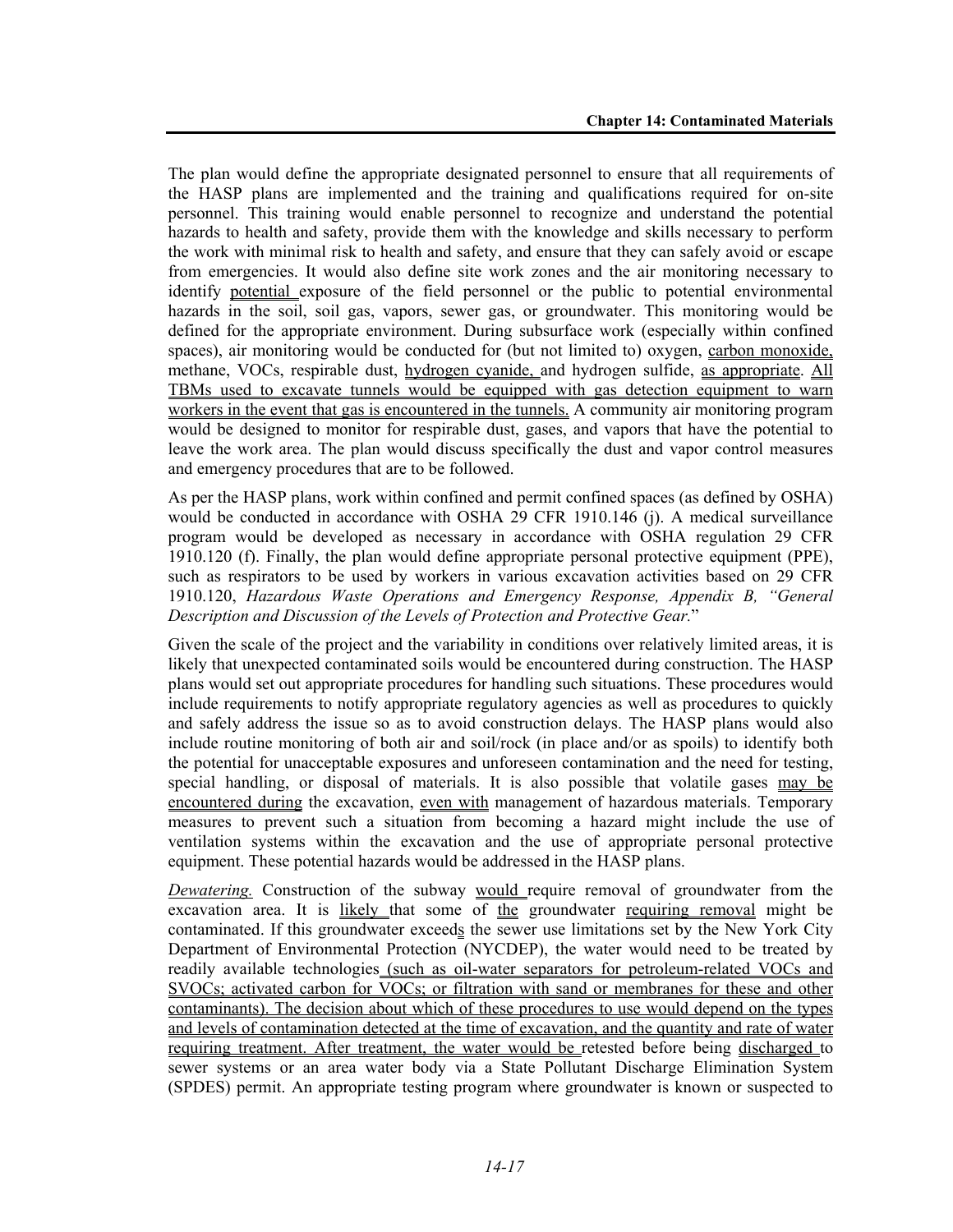be contaminated would be developed as part of the project's CEPP. (For more information on groundwater, see Chapter 15, "Natural Resources.")

It is possible that the boring activities associated with tunnel construction in bedrock would change local groundwater flow patterns, both by providing a sump and conduit through the bedrock, and also by potentially creating, opening, or enlarging existing fractures and weaknesses within the bedrock in the vicinity of the boring. If this occurs, it is possible that contaminated groundwater (most likely from VOCs) or pure products (such as gasoline and solvents such as perc) may flow toward the tunnel, even from areas not investigated above. Monitoring for volatile gases would be done on an ongoing basis during rock excavation; if necessary, measures would be taken to collect the contaminated liquids and contain the intrusion. These measures would be undertaken carefully to minimize risks both from the liquids themselves and any vapors that they could generate. This situation would be set out in the HASP plans.

*Work at Yards.* All of the potential storage tracks and maintenance yard sites evaluated in this FEIS have the potential for contaminated soils and groundwater, except those located entirely in rock (e.g., those located on 125th Street west of the new 125th Street Station, between approximately 21st and 9th Streets on both sides of the alignment, and south of the Hanover Square Station). Additional subsurface investigations would be conducted where soil disturbance would occur and remedial measures, as described above, would be implemented in accordance with the CEPP.

# **E. PERMANENT IMPACTS OF THE PROJECT ALTERNATIVES**

### **NO BUILD ALTERNATIVE**

With the No Build Alternative, no Second Avenue Subway would be created, and no hazardous materials impacts would occur. Most contaminants in the soil or groundwater at the project site would remain in place, although some limited cleanups might occur at selected locations, if required by regulation for other projects.

### **SECOND AVENUE SUBWAY**

Once construction activities are completed, any remaining non-volatile subsurface contaminated materials would be "capped" by paved areas and potential pathways of exposure would be eliminated. Materials that qualify as hazardous or industrial waste would be removed from the site and disposed of in approved landfills or reused under a beneficial use determination whenever possible.

The proposed construction includes concrete tunnel liners with voids between the liner and the rock/soil sealed by injecting cement grout under pressure. This is designed to create an effective barrier against the seepage of water and most vapors into the tunnel. To minimize the possibility that vapors and contaminated groundwater could infiltrate the tunnel and station cavern, vapor and water barriers or other similar measures would be installed in areas where it is determined that such a threat exists and where feasible and required.

It is also possible that contaminated groundwater might migrate into the sumps (low points used to collect water and pump it to the sewer system). A testing protocol would be developed and approved by NYCDEP as part of the permit/approval and CEPP process for the construction of the project. Groundwater would also be sampled. If any groundwater exceeds NYCDEP's sewer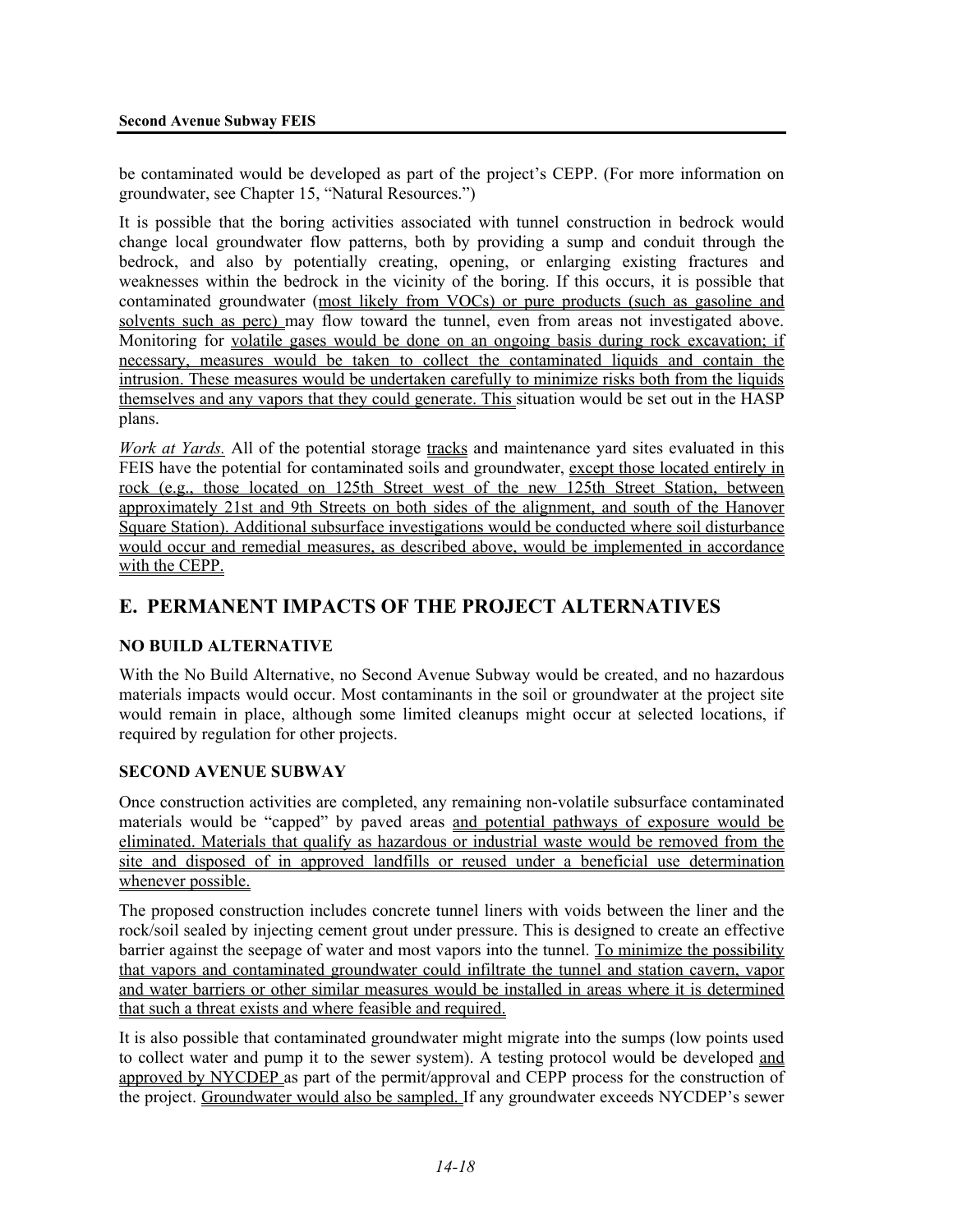use limitations, it would need to be treated by readily available technologies and retested before being disposed to sewer systems. This would not result in any significant impact to workers, passengers, or wastewater treatment plants. Any contamination discovered once the subway is operational would be handled by NYCT in consultation with NYSDEC.

Operations both of the subway and the yards would include the use of a variety of chemicals, including fuels, lubricants, and other oils. All applicable tank certificates would be obtained and all regulatory requirements would be met. There are numerous applicable city, state, and federal regulations that cover the storage, handling, proper use, and disposal of these chemicals. Written procedures would be created and followed both to ensure the safety of workers and the public and to ensure all applicable regulations are followed. At some sensitive locations, additional procedures would be developed (in conjunction with stormwater management plans) to ensure that contaminated materials do not affect these sensitive areas.

# **F. MITIGATION MEASURES**

Because of the potential that contaminated materials could be encountered both in known contaminated areas of the project (as described above) and in other unexpected areas, sitespecific HASP plans would be developed under NYCT's oversight through its contractors for each phase of the construction. The HASP plans would reduce the potential for worker or public contact with contamination found in the soil, soil gas, or groundwater. It would be mandatory for contractors and subcontractors engaged in any on-site construction activities to follow the provisions of their HASP plans and their specifications to protect the safety of the public, community residents, construction workers, the environment, and subway personnel from existing soil, soil gas, or groundwater contamination encountered. In addition, all on-site personnel would be required to follow all applicable local, state, and OSHA construction codes and regulations. During construction, unusual conditions—such as odors or soil discoloration—that may indicate unexpected contamination would be identified and investigated. Any contaminated materials encountered during construction would be handled, stored, transported, and disposed of in accordance with all applicable federal, state, and local regulations, the project CEPP, and the sitespecific HASP plans.

A primary result of this project is the excavation and off-site disposal of contaminated materials. This is more costly than the disposal of non-contaminated soil or rock, but is generally a rapid and relatively straightforward process. In some specific instances, other techniques, such as soil vapor extraction or sparging, may be applied to small areas of contamination that cannot be otherwise managed to eliminate unacceptable potential volatile or other contaminant migration into the excavation and/or finished subway system.

# **G. SUMMARY OF SIGNIFICANT ADVERSE IMPACTS AND MITIGATION MEASURES**

• Contaminated materials in soil, soil gas, and groundwater are anticipated to be uncovered, either in locations where research indicated a potential problem or in other unexpected locations during construction. A list of the locations identified as having the potential for contamination is provided in Appendix K.2. Those sites are distributed in all four construction phases, and include properties formerly used for industrial activities, as well as current or previous uses common in residential and commercial neighborhoods along the alignment, such as gas stations, auto repair shops, dry cleaners, and paint stores.